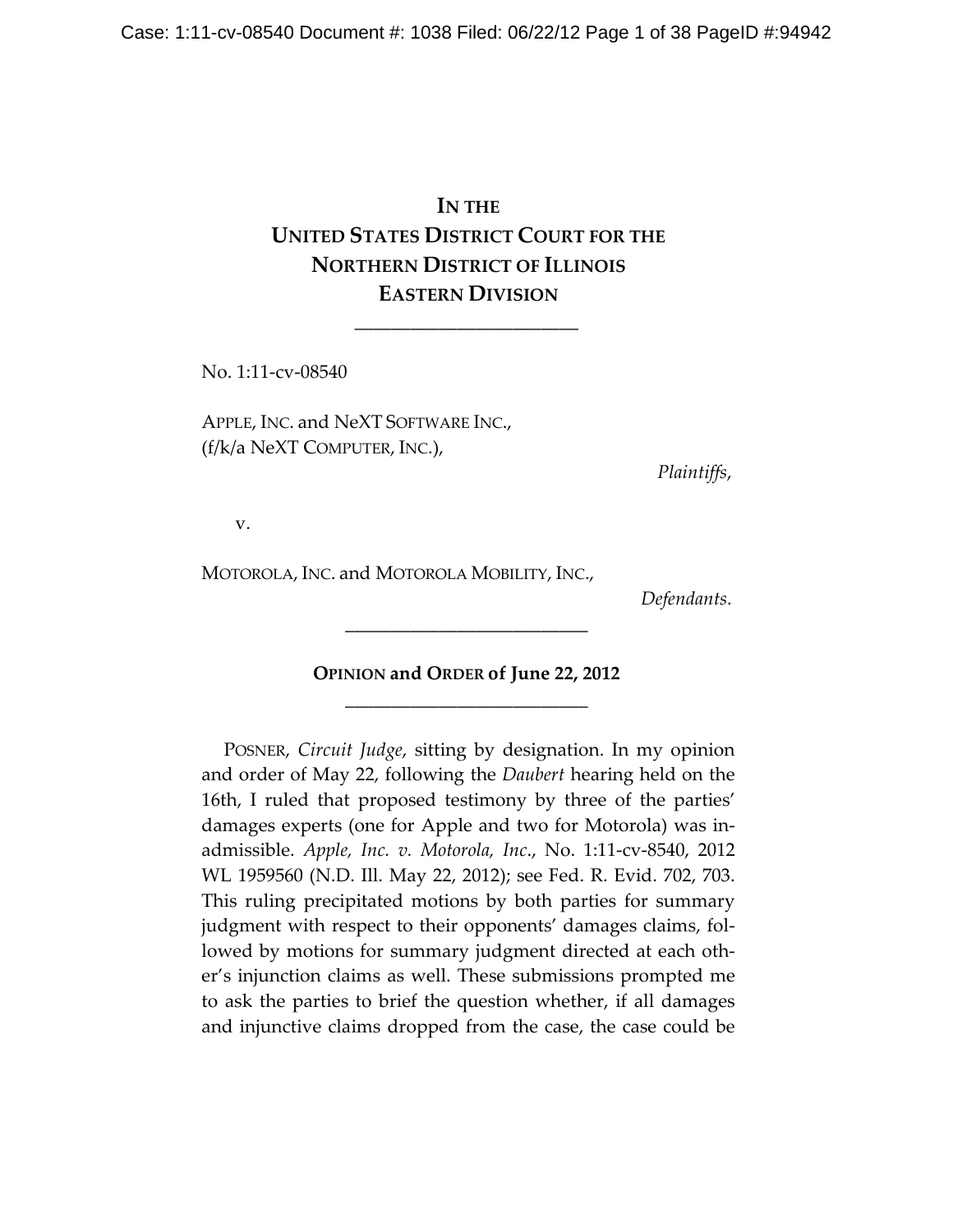kept alive by Apple's claim for declaratory relief. Motorola had in its answer to Apple's amended complaint asked for a declaratory judgment that each of Apple's patents sought to be enforced in this suit was invalid. But unlike Apple it acknowledges that such a request can't keep a case going once all claims for monetary or injunctive relief are rejected.

After further briefing, and an oral hearing on June 7, I tentatively concluded that the case would have to be dismissed. And so I canceled the trials on liability, which had been scheduled to begin on June 11. I said that an opinion would follow, definitively resolving the question. On June 13, however, I granted Apple's request, made at the June 7 hearing, for a further hearing on injunctive relief. I said that I had "decided to grant Apple's request...for 'a hearing at which the parties could attempt to satisfy the *eBay* factors and do a traditional injunction hearing.'… [At the hearing] each party may argue that it would be entitled to injunctive relief as to its patent or patents were the other party found to have infringed. The parties may submit briefs, if they wish, no later than the close of business on Monday, June 18. The parties should be prepared to address the possibility of substitution for an injunction of an equitable decree for a reasonable royalty going forward. They should indicate any evidence in the existing record (for it is too late to supplement the record) bearing on the question of injunctive or other equitable relief. And if Motorola means to argue for injunctive relief it should be prepared to address the bearing of FRAND on the injunction analysis."

The parties filed briefs and responses and the hearing was held as scheduled. The question whether the case must be dismissed without a determination of liability is now fully ripe for decision. I begin with the damages claims and then move to the equitable issues addressed in the recent submissions and hearing and then to declaratory relief.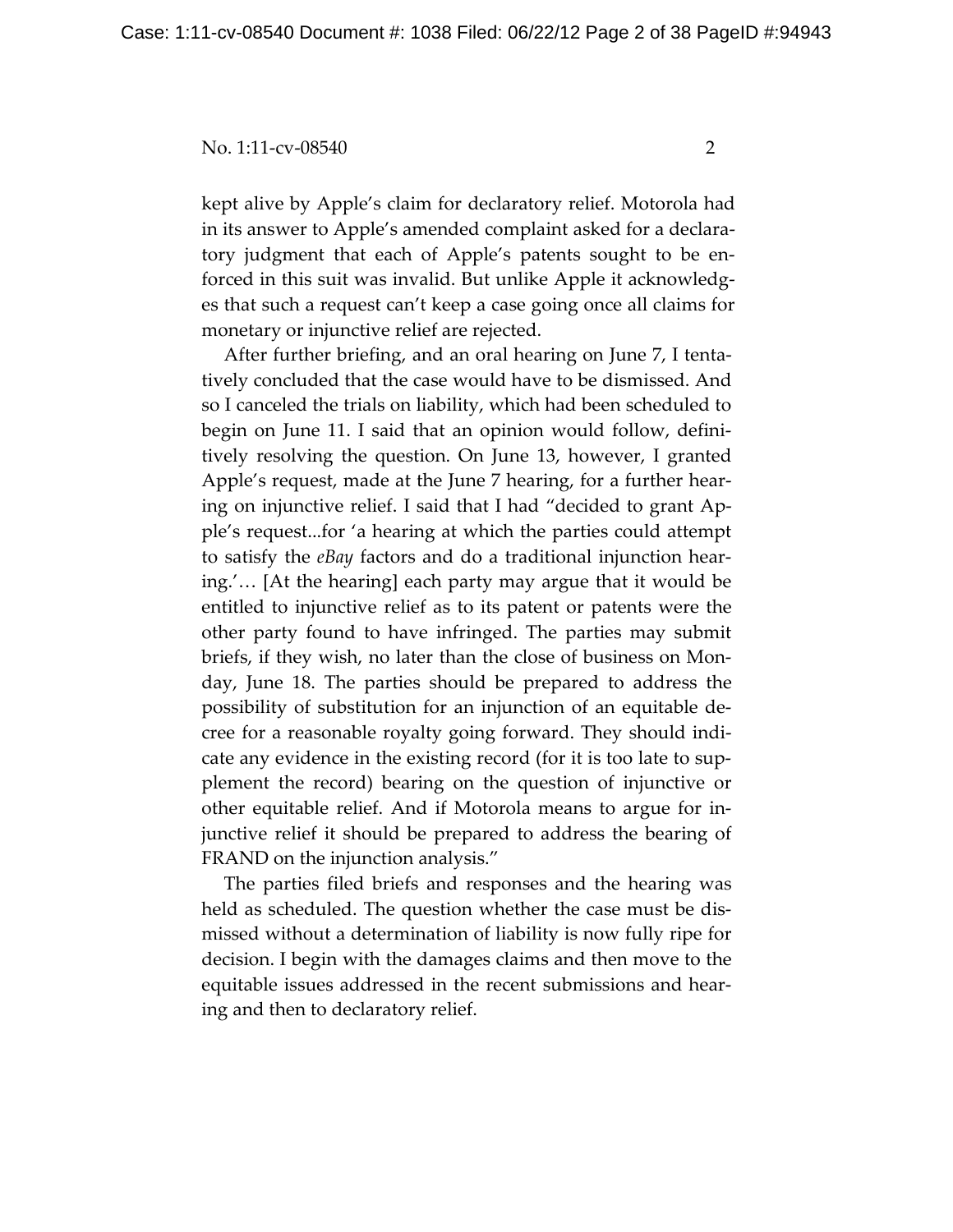*Damages*. When the summary judgment motions were filed, my expectation was that the liability trials (one a trial of Apple's claims of infringement, the other of Motorola's claims of infringement) would be followed immediately (if any claims of infringement were upheld in the liability trials) by trials on issues of relief: a jury trial on damages and a bench trial on equitable relief. The trials on relief would have involved five patents—four Apple patents ('002, '263, '647, and '949) and one Motorola patent ('898)—if all were found to have been infringed. Apple concedes that my exclusion of proposed testimony by its damages expert witness Brian W. Napper dooms its claims for damages for infringement of the '002 and '949 patents, and that leaves only the '263 and '647 patents for me to consider in evaluating Motorola's motion for summary judgment on damages.

Regarding the '263 (the realtime patent), I said in my *Daubert* ruling that "Mr. Napper asserts in his expert report that it would cost Motorola \$29 to \$31 million to add a chip to [each of] its smartphones that would replace the function performed by the invention that is the subject of the '263 patent. The disabling objection [to Napper's proposed testimony] is…[that he] obtained the essential information, namely the identity of the chip that would avoid infringement, from an agent of the party rather than from a disinterested source. The agent in this case is Nathaniel Polish, Apple's principal technical expert." 2012 WL 1959560, at \*9.

Apple wants to substitute Dr. Polish, a computer scientist whose competence to testify as an expert witness on liability was not questioned, for Napper as its damages expert for the '263. The expert report by Polish on which Apple relies (Polish filed more than one report) does say that Motorola could have bought a chip (that is, a piece of computer hardware) that would have enabled Motorola to perform the same functions performed by the '263, without infringing. But Polish did not iden-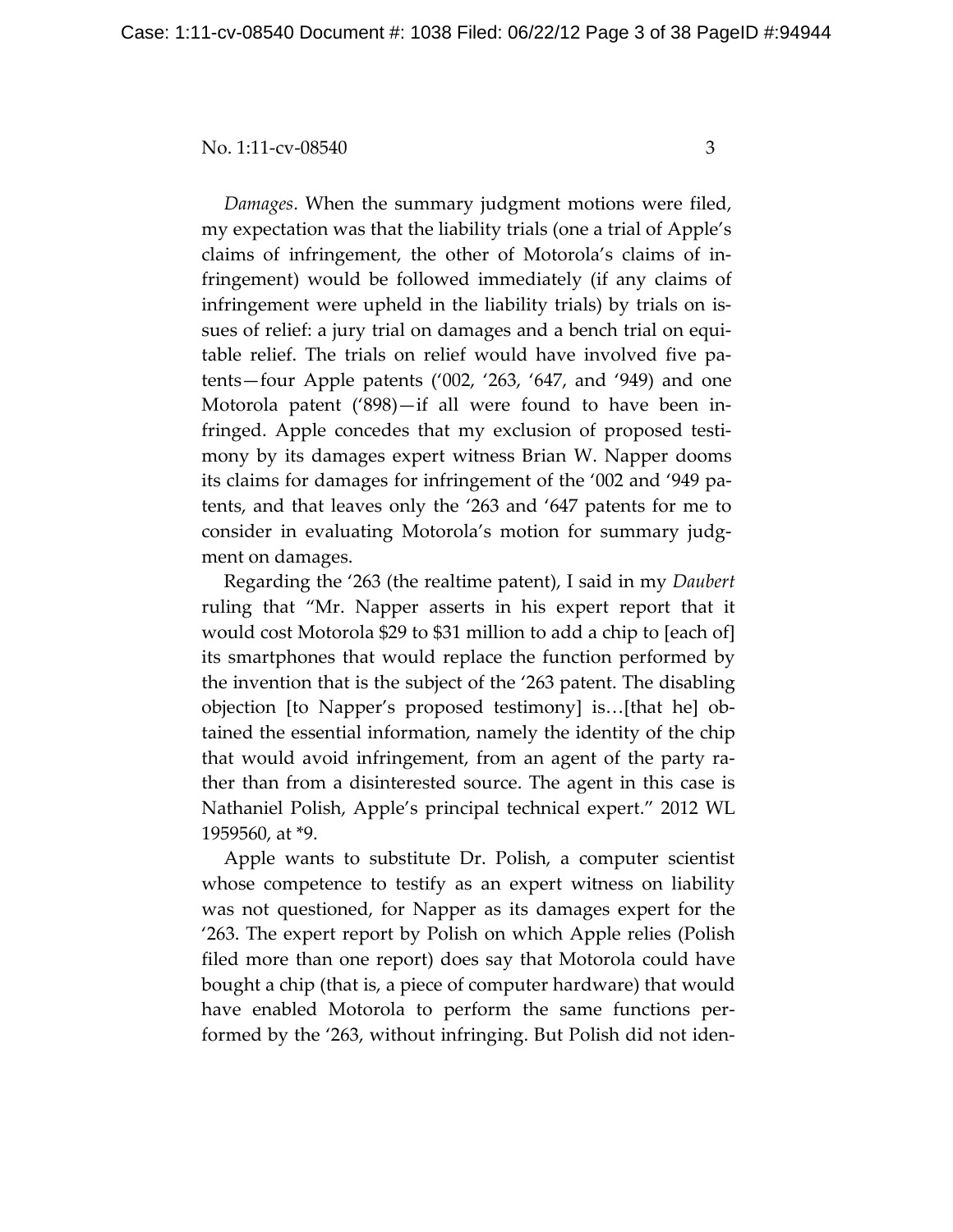tify the chip, let alone price it, let alone suggest that he had searched across all (or at least many, or some, or even a few) of the chips that Motorola might have bought, or of alternative ways in which it might have invented around Apple's patent. (To simplify, I'll generally call all ways of substituting a noninfringing for an infringing invention "inventing around.") All the report says is that "running without a DSP [digital signal processor] would be slower and the CPU would realize a substantially shorter battery life. Thus, *it is likely that instead of pursuing this approach, a different solution would be purchasing an additional chip to provide dedicated audio and video decoding capabilities*. Such a multi-chip solution would not need the codecs currently running on the DSPs in the Accused Products" (emphasis added).

Napper says that Polish named the chip to him in a private conversation not mentioned in Polish's report. That was too late and anyway the mere existence of a chip that would substitute for the '263 is not enough to establish damages. An expert's report must contain "a *complete* statement of all opinions the witness will express *and the basis and reasons for them*." Fed. R. Civ. P. 26(a)(2)(B)(i) (emphasis added). There is no basis in Polish's report for a claim that his mystery chip is a feasible, let alone an economical, substitute for the '263.

Apple has not asked me to allow Polish to supplement his report. Nor would the needed supplementation be within his competence as disclosed in his report. There is no suggestion that he is familiar with the range of chips that might constitute feasible and economical substitutes for the '263. A competent damages witness would be one who was involved in the procurement of chips, or who advised as a consultant on the choice of chips; there is no suggestion that Polish has such experience. He was, it is true, listed as a damages witness. But his only role in a damages trial was to be to testify about technical matters relevant to damages, namely design around. And the only opinion in his expert report that is relevant to design around is his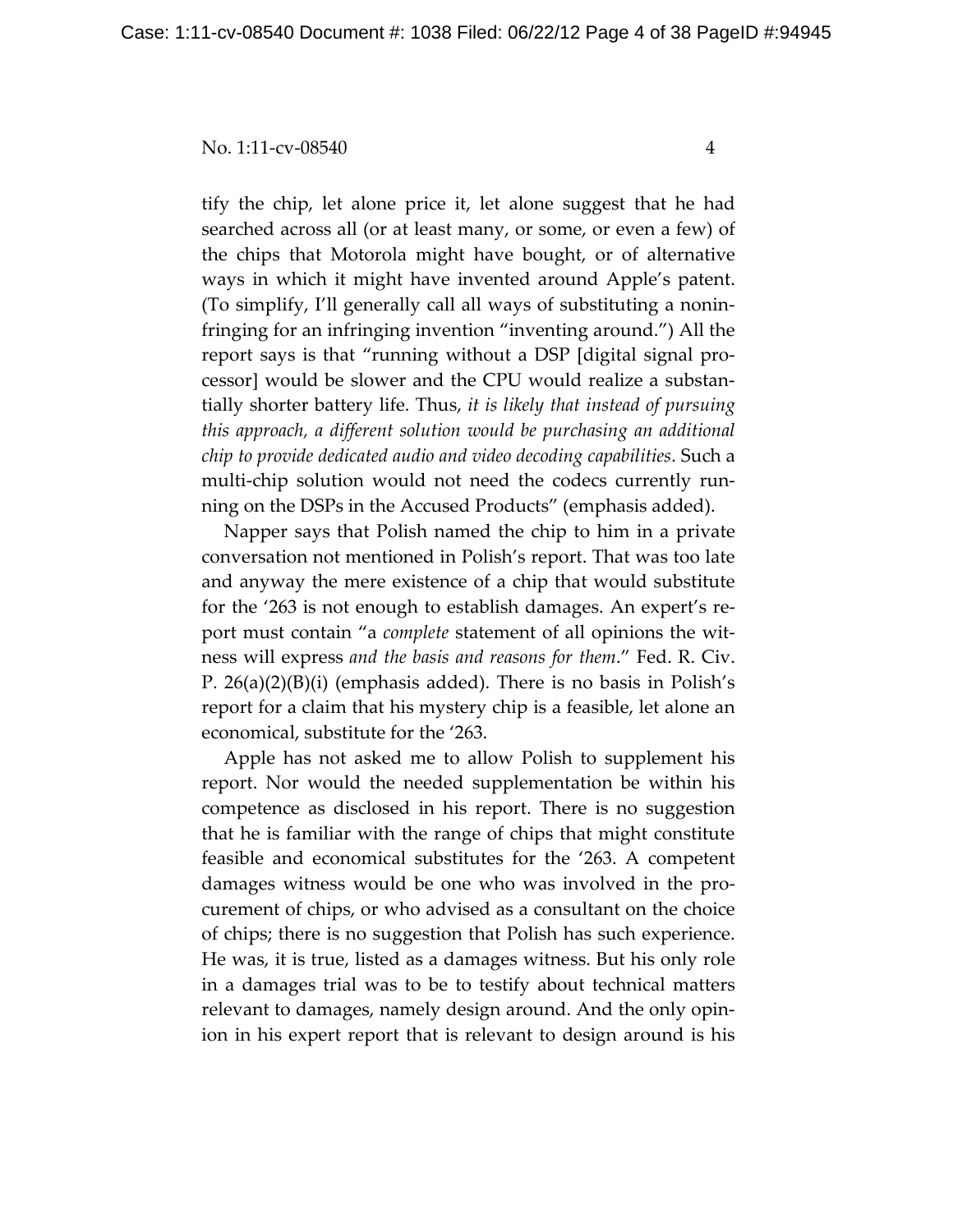statement about the existence of the chip that he later told Napper about.

The only testimony that I have found in Polish's four expertwitness reports that actually bears on damages is a statement that Motorola's DSP chip (alleged to infringe Apple's '263 patent) is part of a set of chips, and the set costs \$14.05. Polish said the DSP function is a substantial part of the overall functionality of the chip set, and so the value of the DSP in the allegedly infringing devices—a value that might be used to estimate the royalty to which Apple would be entitled if the DSP infringes Apple's '263 patent—should be a substantial fraction of the \$14.05. But Polish didn't estimate the fraction, and this compelled Napper to acknowledge in his report that since "the DSP within the accused products is integrated with other functionality, and not sold or priced separately, I am unable to determine the portion of the \$14.05…that would relate to DSP functionality, though I understand it is a substantial piece." Apple has not tried to base a damages estimate on this chip.

Apple argues that to establish a prima facie case it need only show that there is one chip, however costly, somewhere in the world of computer hardware, that Motorola could have substituted for the '263. It argues that the cost of that chip is a sufficiently accurate estimate of Apple's damages to shift the burden of production to Motorola to prove the existence of cheaper chips. Such an allocation of burdens of production might make sense if knowledge of those alternatives to Apple's proposed mode of avoiding infringement were uniquely within Motorola's knowledge and difficult for Apple to access even with all the tools of modern discovery. *Campbell v. United States*, 365 U.S. 85, 96 (1961) ("the ordinary rule, based on considerations of fairness, does not place the burden upon a litigant of establishing facts peculiarly within the knowledge of his adversary"); cf. *McDonnell Douglas Corp. v. Green*, 411 U.S. 792 (1973); *Ybarra v. Spangard*, 154 P.2d 687 (Cal. 1944); *Duncan v. Duck-*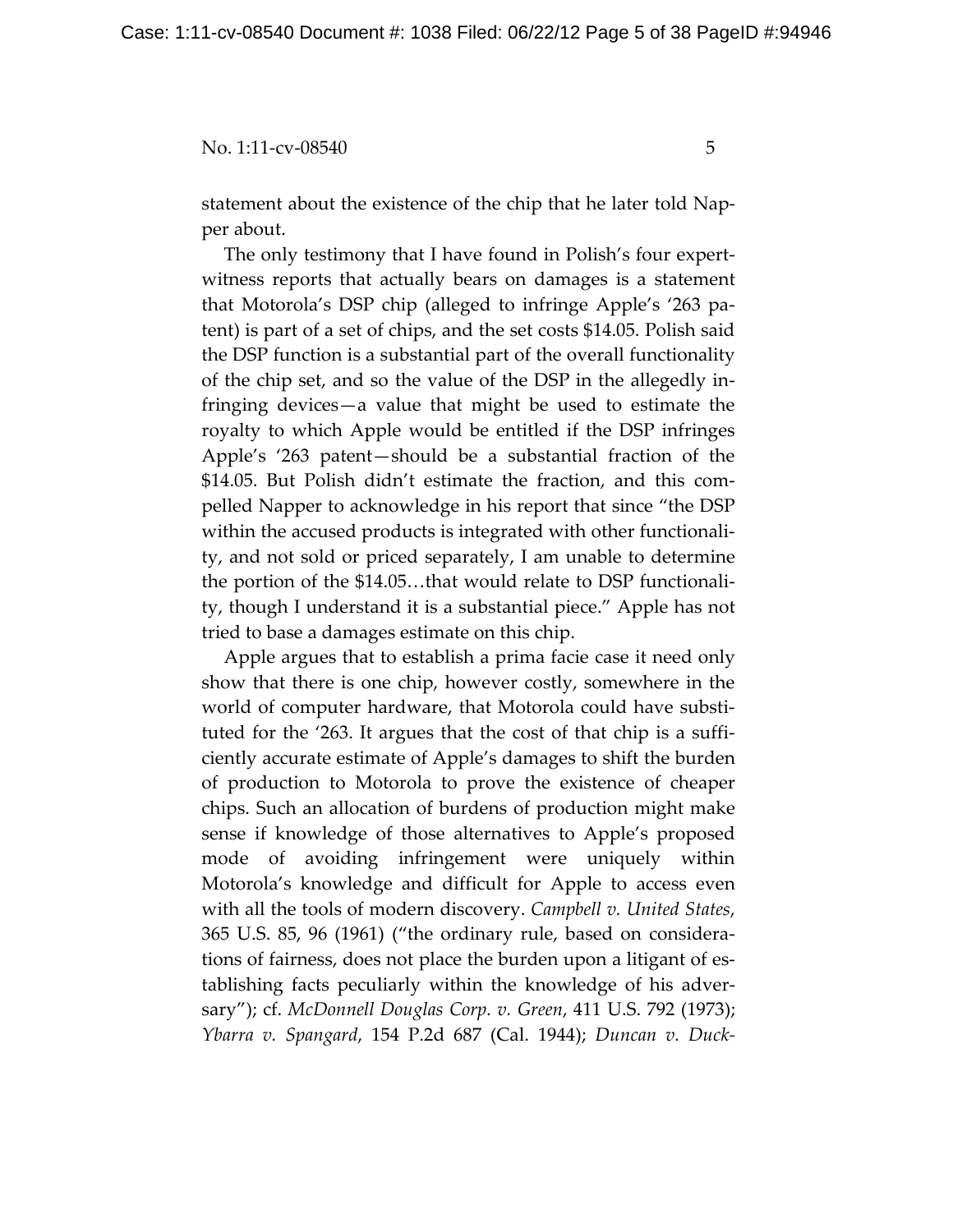*worth*, 644 F.2d 653, 656 (7th Cir. 1981). That is not argued, however, and would not be credible. The parties—both leading manufacturers of cell phones—have equal access to information about computer hardware for such devices.

Other than in a case of unequal access by one side of the lawsuit (rare given modern discovery, at least when the opposing parties are roughly equal in resources and sophistication, as Apple and Motorola are), a plaintiff to withstand summary judgment must present enough evidence to make a prima facie case—that is, enough evidence to justify a trier of fact in finding in favor of the plaintiff if the defendant presents no contrary evidence. *Reeves v. Sanderson Plumbing Products, Inc.*, 530 U.S. 133, 142–43 (2000); *Texas Department of Community Affairs v. Burdine*, 450 U.S. 248, 252–55 (1981). Even if Motorola presented no evidence concerning other chips, the mere fact that there is *a* chip that might substitute for the alleged infringing invention would not enable the trier of fact to infer that the cost of *that* chip approximates the cost that Motorola avoided by (allegedly) infringing, and hence the royalty it might have had to pay Apple for a license to use Apple's patented chip.

At the June 7 hearing, Apple's counsel remarked—about requiring a patentee to "identify or be able to opine that that is the absolute lowest cost best design-around, so it is the best measure of damages"—"I am not aware of any law to that effect." True, but Apple still must show that the chip that it suggested that Motorola could have purchased was a commercially reasonable design-around. As I said (not very articulately, I'm afraid) at that hearing, "Apple didn't have to show that the chip identified by Dr. Polish was the very best design-around. Obviously, there are limits to how much of a burden you place on [the plaintiff. If] Dr. Polish said…this is the standard thing, this is what other people use[, t]hat might well be enough, but—of course, that's not in his report, and I don't think a computer scientist really is…the only expert you need on damages. You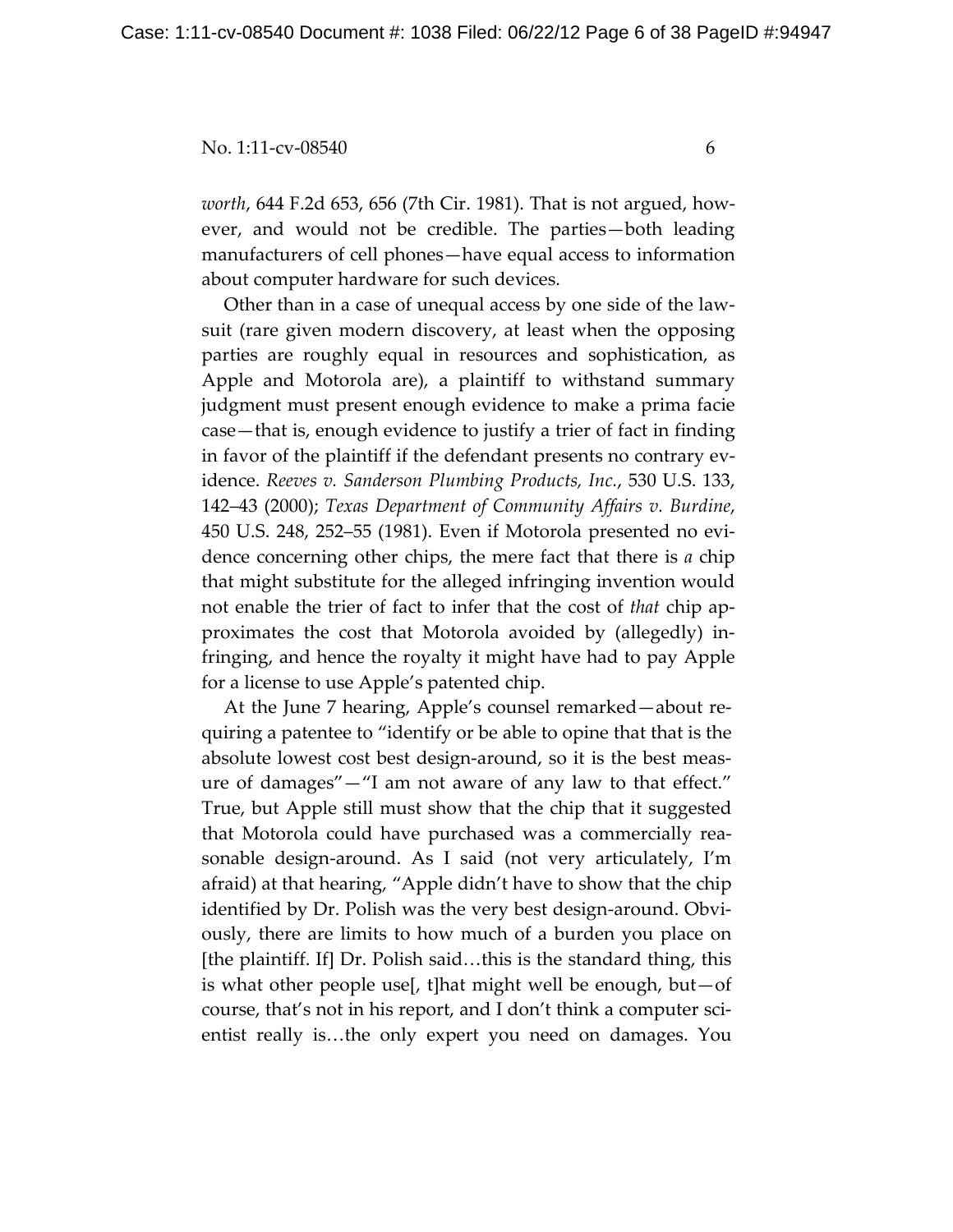need someone who is involved more in a financial part of the company or the selling part, the marketing, the procurement [part]."

I also agree with what Apple's counsel said next: "our belief is [that] the law is that as long as your expert puts forth a cognizable, *proper measure of damages*, one that if by itself were presented to a jury, it would be *sustainable as proper evidence*, that that is sufficient to bear the burden of proof by that party at that time" (emphasis added). I take it by "sustainable as proper evidence" counsel did not mean admissible, which goes without saying, but that the evidence establishes a prima facie case. Polish's testimony about the chip does not establish a prima facie case. It invites guesswork. That won't do.

The '647, to which I now turn, is an Apple patent on what is called "structure detection and linking." The term refers to a cell phone's ability to recognize patterns such as phone numbers, web addresses, and dates in text and then present the user with a menu of possible responses, such as calling the phone number or creating a calendar entry. I rejected Napper's attempt to use sales of an iPhone application called "Clipboard Manager" to estimate the value of the functions performed by the '647. No rational iPhone owner would knowingly purchase Clipboard Manager for its structure detection and linking capabilities, because the capabilities built into the iPhone for doing these things are already superior to the Clipboard Manager's method of structure detection and linking.

Apple argues that there is an alternative basis for assessing damages for the alleged infringement—Napper's proposed testimony (which I was not asked to exclude at the *Daubert* hearing) about the cost of duplicating the functions performed by the '647 without infringing. That estimate, intended to make Napper's proposed damages figure (the one based on Clipboard Manager that I disallowed) seem conservative, was based on the time it took another cell phone manufacturer, HTC, to design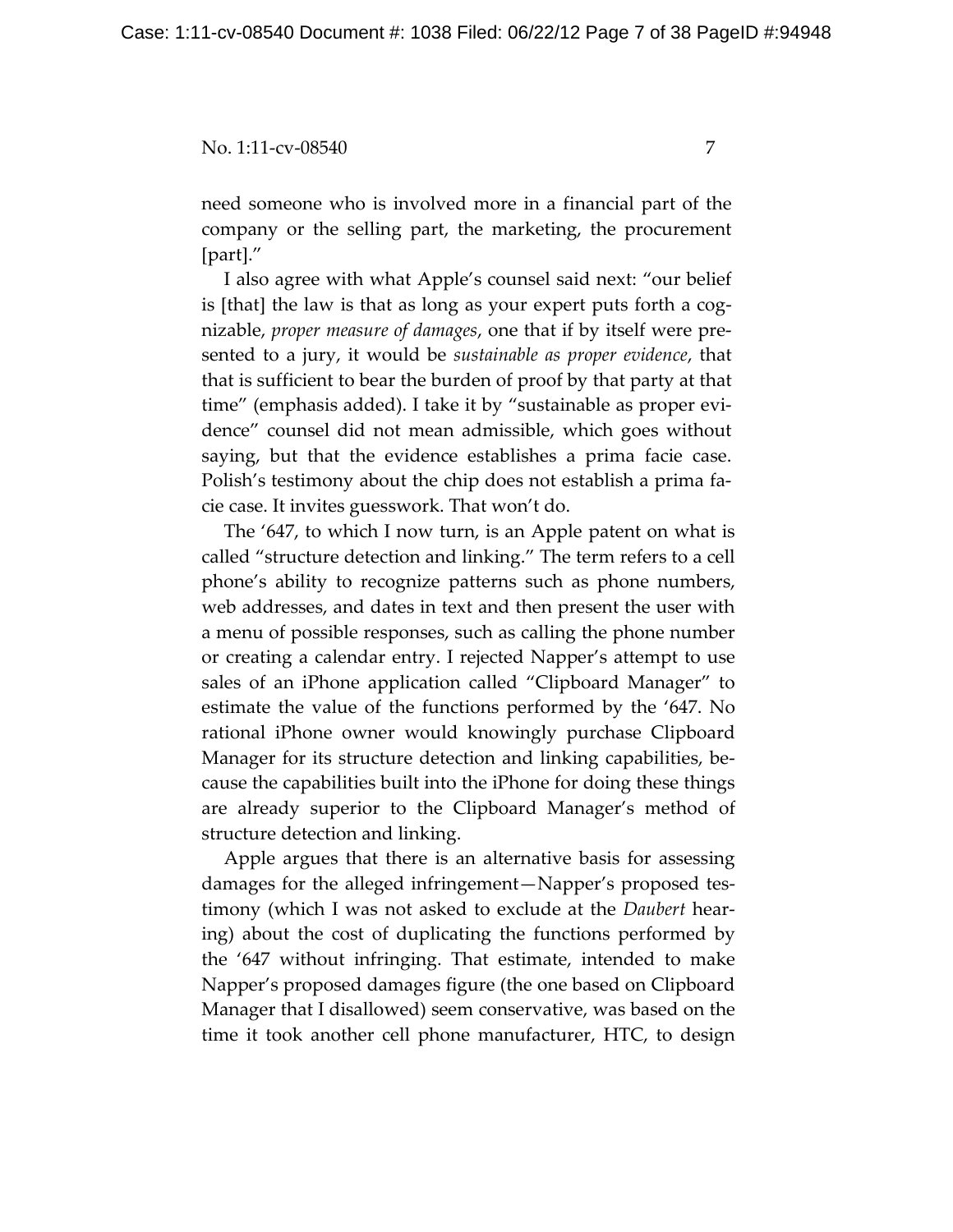around the '647 patent after the International Trade Commission, finding that HTC cell phones infringed the '647, threatened to forbid their importation to the United States. *In re Certain Personal Data & Mobile Communications Devices & Related Software*, Inv. No. 337-TA-710 (Dec. 19, 2011), http://info.usitc.gov/ouii/public/337inv.nsf/RemOrd/710/\$File/33 7-ta-710.pdf (visited June 22, 2012). An infringer enjoined from using a patented invention has to stop selling the infringing product until it purges the infringement, as by an inventaround. The cost (including lost sales) of having to invent around is therefore one method of estimating the reasonable royalty for a license.

The estimate of Apple's damages based on HTC's experience was an afterthought; it occupies only two pages in Napper's report and says nothing about HTC the company, or about HTC's cell phones, or about the engineering resources that HTC devoted to modifying its phones in response to the International Trade Commission's exclusion order, which permitted HTC to import the offending phones for four more months before it had to prove that it had successfully designed around the '647. Napper's report also doesn't mention that the International Trade Commission's construction of the patent's claims differs from my construction of the same claims. So while at the June 7 hearing Apple's counsel was literally correct in saying that HTC was "faced with the exact same patent," the statement was misleading because as construed the claims were different and that means that the cost of designing around may have been different, an issue that responsible expert testimony would have to address but that Napper's report ignores.

Apple argues last-minute that *any* act of infringement, even if it gives rise to no measurable damages, is an injury entitling it to a judgment. It points to a distinction between a breach of contract and a tort. A breach of contract is a wrong, so even if the victim of the breach (the other party to the contract) fails to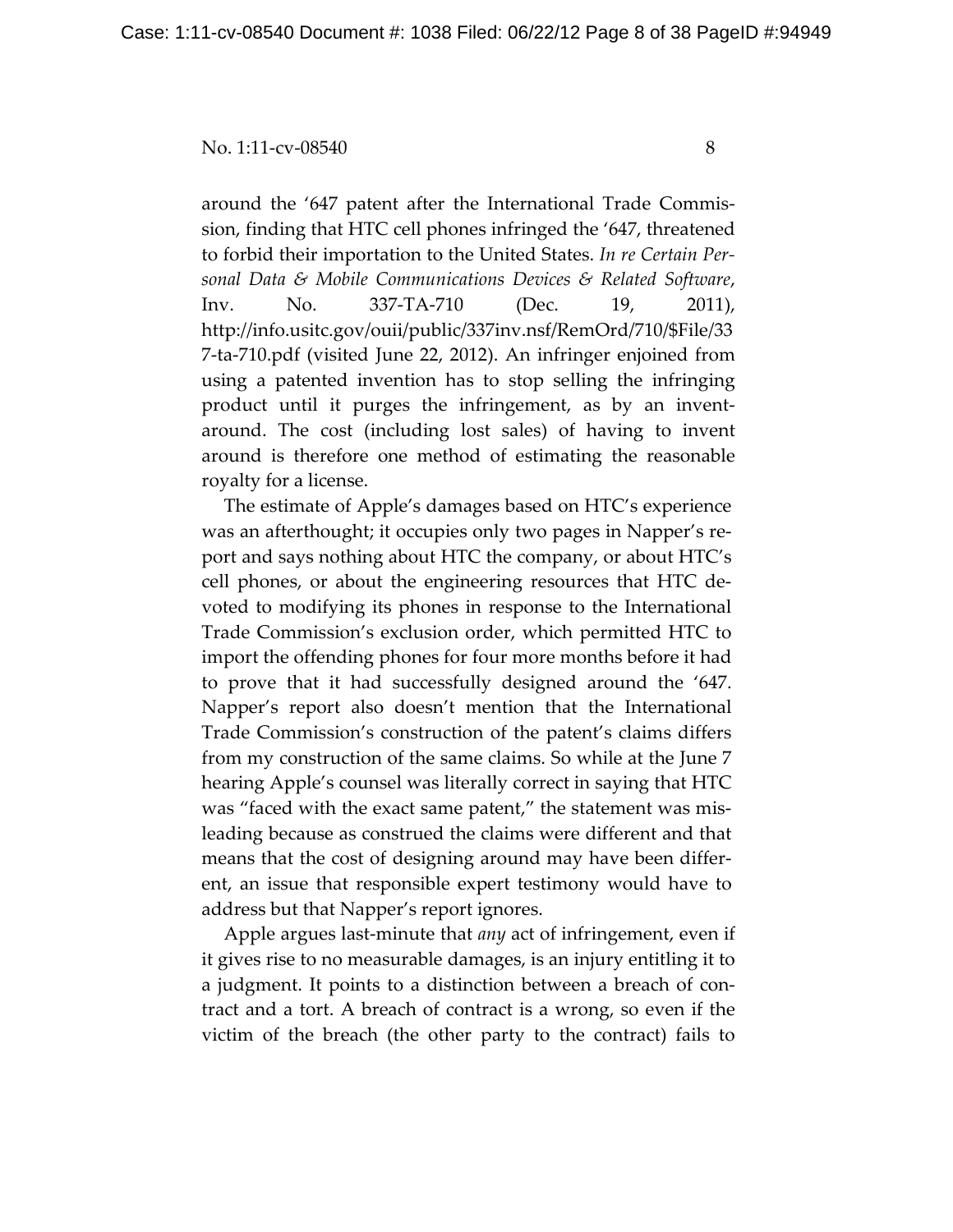prove that he was injured by it he is entitled to judgment and the symbolic award of nominal damages. *Mindgames, Inc. v. Western Publishing Co.*, 218 F.3d 652, 654 (7th Cir. 2000); E. Allan Farnsworth, *Contracts* § 12.8, p. 784 (3d ed. 1999). In contrast, a tort does not come into existence until there is an injury, without which negligence or recklessness or other tortious behavior, in the sense of behavior that *if* it causes an injury gives rise to a tort, is not a basis for relief. *Chang v. Baxter Healthcare Corp.*, 599 F.3d 728, 733–34 (7th Cir. 2010); W. Page Keeton et al., *Prosser & Keeton on the Law of Torts* § 30, pp. 164–65 (5th ed. 1984); cf. *Restatement (Second) of Torts* § 899, comment c (1977).

 To this as to most legal generalizations there is an exception: intentional trespass to land is a tort actionable even if no damage results. *Restatement (Second) of Torts*, *supra*, § 163. The reason is to prevent the trespasser from acquiring title by adverse possession. *Chang v. Baxter Healthcare Corp.*, *supra*, 599 F.3d at 733. A suit for "harmless" trespass is analogous to a suit to quiet title, though the latter proceeding is *in rem* and thus if successful establishes title good against the world rather than just against a single trespasser.

More fundamentally, exclusion is *the* fundamental right that ownership of property confers and it is not limited (as tort rights are) to intrusions that cause palpable injury. It would be ridiculous to think that to get an injunction against people picnicking on your front lawn you'd have to prove they weren't cleaning up after themselves or were sitting in your favorite picnic spot.

A patent is property too, and a suit to establish the validity or scope of a patent by means of a suit against an alleged infringer would be analogous to a "harmless trespass" suit, see *Lindemann Maschinenfabrik GmbH v. American Hoist & Derrick Co.*, 895 F.2d 1403, 1406 (Fed. Cir. 1990), and could therefore justify an award of nominal damages if no injury were proved. *Dobson v. Dornan*, 118 U.S. 10, 17 (1886); *Nike, Inc. v. Wal-Mart Stores, Inc.*, 138 F.3d 1437, 1441 (Fed. Cir. 1998). Nominal dam-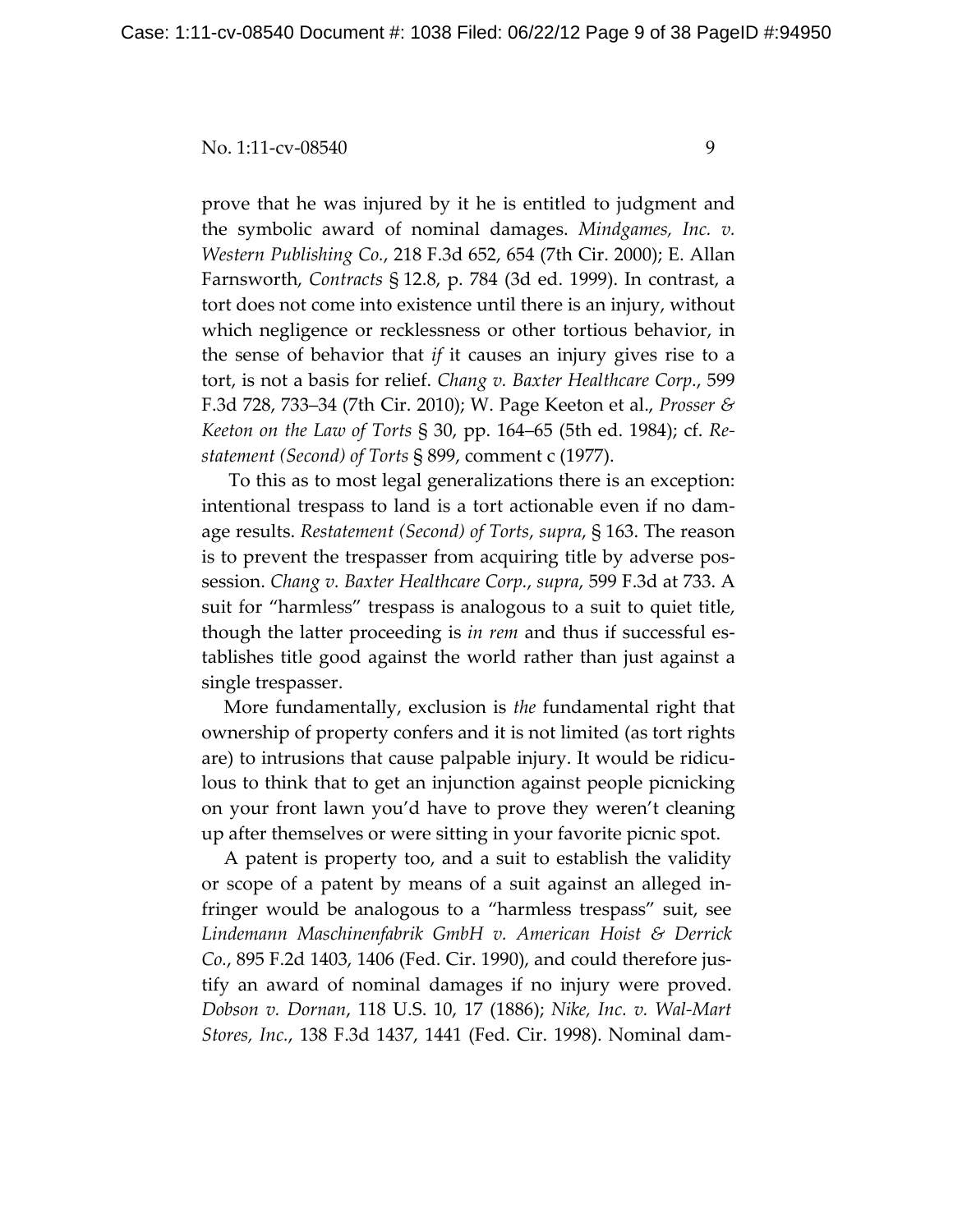ages are awarded in other types of case as well, for example cases in which a violation of procedural due process is proved even if no actual injury is shown. E.g., *Farrar v. Hobby*, 506 U.S. 103, 112 (1992). *Why* nominal damages are ever awarded is a separate question, for which I doubt there is a satisfactory answer. Nominal damages "may be little better than a fossil remnant of an earlier legal system, when it was thought that to say such things as that 'from my earliest reading, I have considered it laid up among the very elements of the common law, that, wherever there is a wrong, there is a remedy to redress it; and that every injury imports damage in the nature of it; and, if no other damage is established, the party injured is entitled to a verdict for nominal damages,' *Webb v. Portland Mfg. Co.,* 29 Fed. Cases 506, 507 (Cir. Ct. Me. 1838) (Story, J.), was to say something, rather than to talk in a circle." *Habitat Education Center v. United States Forest Service*, 607 F.3d 453, 460 (7th Cir. 2010).

But without questioning the propriety of an award of nominal damages in patent-infringement as in other classes of case, I strongly doubt (despite a contrary intimation in *Morrow v. Microsoft Corp*., 499 F.3d 1332, 1339 (Fed. Cir. 2007)) that a patentee can *sue* for nominal damages, at least not in a federal court given the meaning that the Supreme Court has given to the terms "Cases" and "Controversies" in Article III of the Constitution. Without an actual or prospective tangible injury, a federal court has no subject-matter jurisdiction. In *Farrar v. Hobby*, *supra*, the plaintiffs sued for \$17 million but were awarded nominal damages because they failed to prove actual damages. They had not sued for nominal damages. What rational person would?

It's not as if nominal damages were compensation for a nominal harm. They are a symbolic recognition of a wrong that produced no harm, though it may have infringed a right. You can't go into federal court and say you had a contract with X and X broke it and you're really annoyed even though you sustained no injury of any sort (in fact you made money because you re-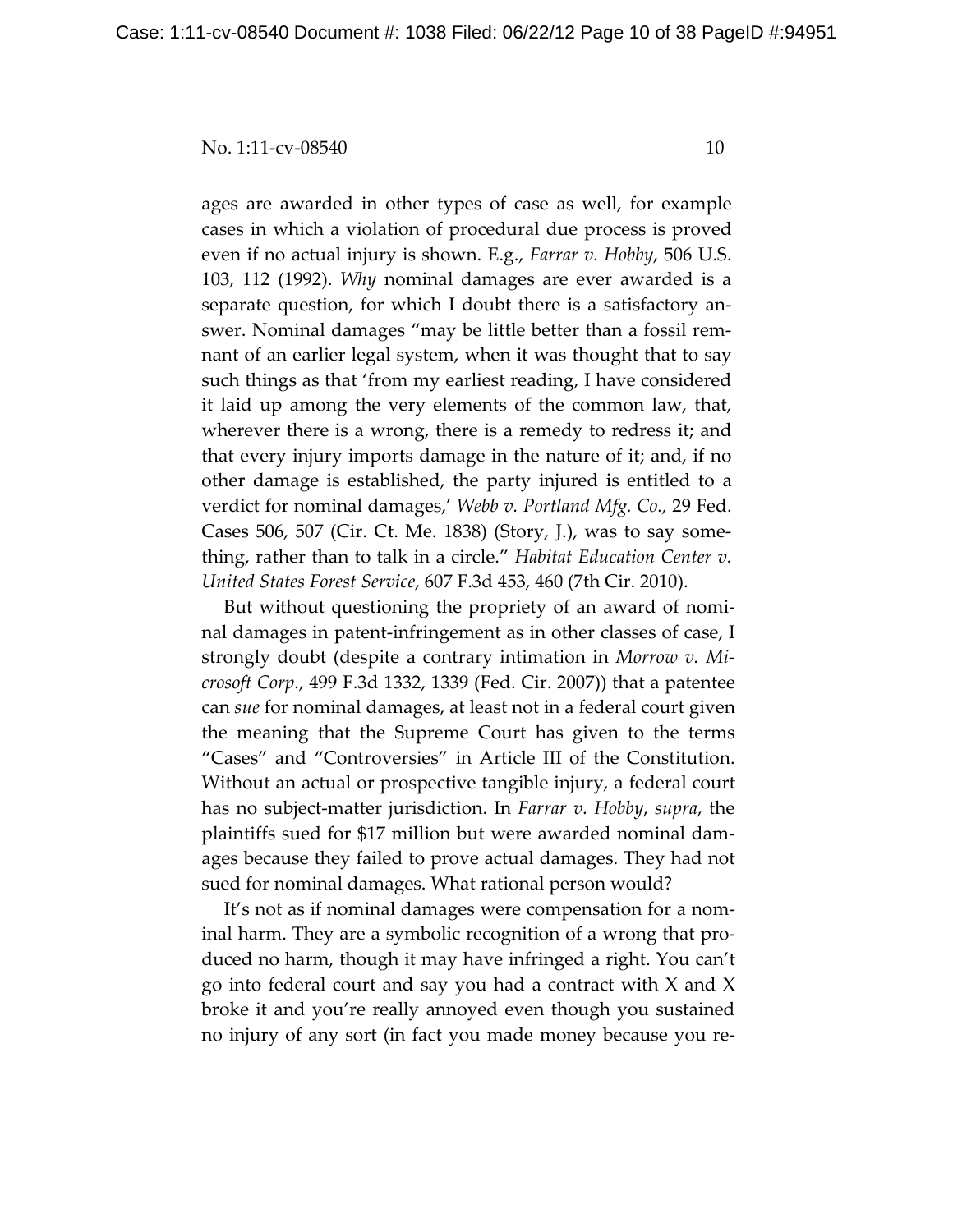contracted at a higher price) so please give me a judgment for \$1 that I can pin on my wall. No more can Apple be permitted to force a trial in federal court the sole outcome of which would be an award of \$1. Which anyway it doesn't want to do. When Motorola filed a motion for summary judgment contending that Apple cannot establish "any amount of damages arising from alleged infringement of" its patents, Apple did not respond that summary judgment should be denied because Apple could obtain nominal damages if it proved infringement; it responded that Motorola was wrong to think Apple couldn't establish substantial damages.

But I must consider the possible bearing of 35 U.S.C. § 284, a provision of the Patent Act that provides in relevant part that "upon finding for the claimant *the court shall award the claimant damages* adequate to compensate for the infringement, *but in no event less than a reasonable royalty* for the use made of the invention by the infringer, together with interest and costs as fixed by the court" (emphasis added). This conceivably could be read to entitle a patentee to a royalty if it proves infringement even if it presents no evidence at all of harm; and presumably the royalty that the court would award wouldn't be a nominal royalty. Neither party is seeking such relief here—a substantial royalty predicated on no showing of harm. But for completeness I want to dispel any impression that such relief—substantial "compensatory" damages for no tangible injury—would be proper even apart from constitutional limitations on the jurisdiction of the federal courts.

A reasonable royalty is a form of damages when awarded in the damages phase of an infringement litigation, though it usually is a form of equitable relief, as we'll see, when it is imposed, in lieu of an injunction, to prevent future harm to the patentee. The difference between conventional damages and a royalty is that often a royalty is actually a form of restitution—a way of transferring to the patentee the infringer's profit, or,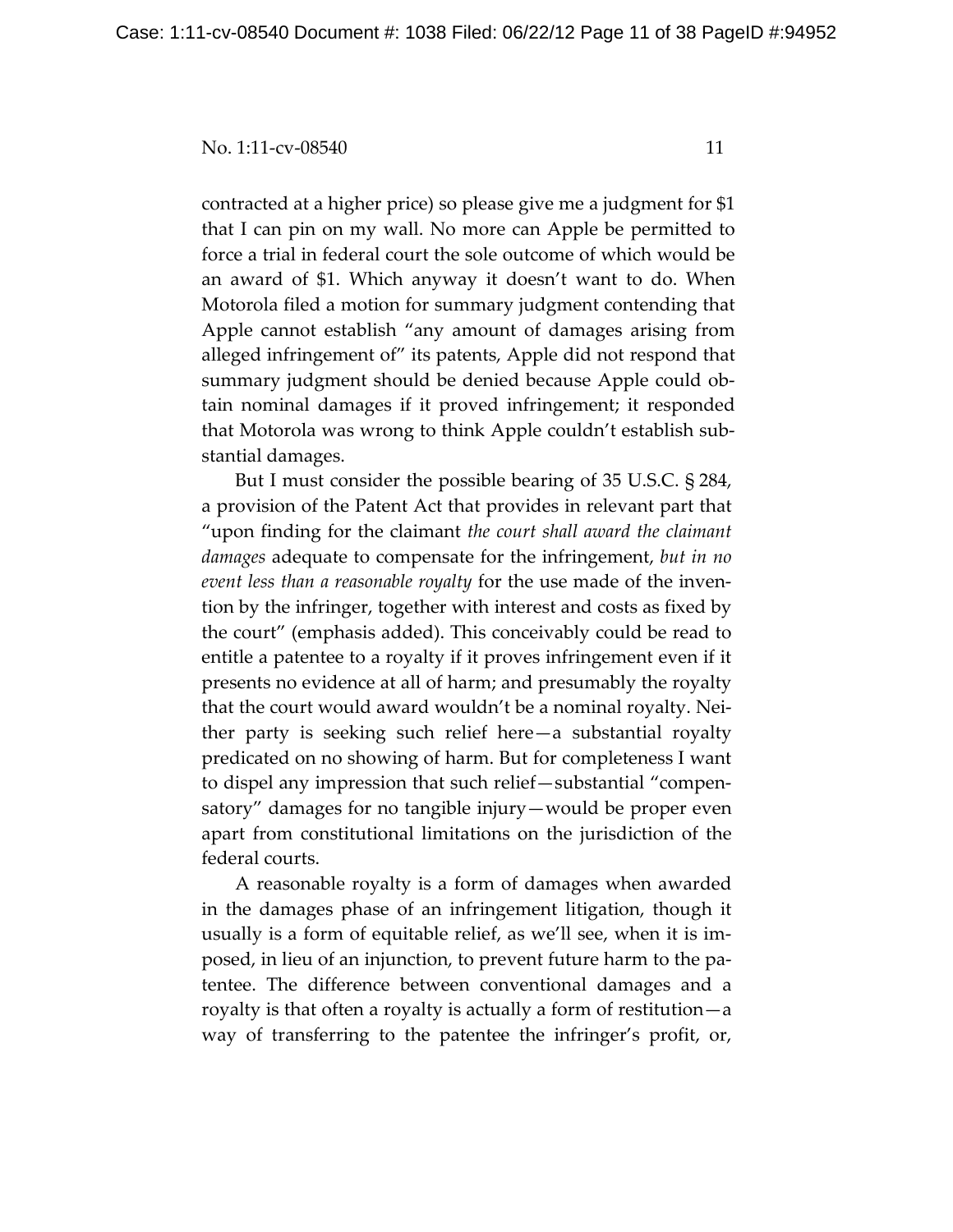what amounts to the same thing, the infringer's cost savings from practicing the patented invention without authorization. Although the Federal Circuit in *Dow Chemical Co. v. Mee Industries, Inc.*, 341 F.3d 1370, 1382 (Fed. Cir. 2003), spoke of "the presumption of damages when infringement is proven," it quickly added: "But, the district court's obligation to award some amount of damages 'does not mean that a patentee who puts on little or no satisfactory evidence of a reasonable royalty can successfully appeal on the ground that the amount awarded by the court is not 'reasonable' and therefore contravenes section 284.'" *Id*.

The quotation is from *Lindemann Maschinenfabrik GmbH v. American Hoist & Derrick Co., supra*, 895 F.2d at 1407, so we go to that opinion and learn (*id*.) that "'one who fails to submit evidence in support of a position cannot be heard on appeal to complain that the trial court failed to find facts upholding that position,'" quoting *Railroad Dynamics, Inc. v. A. Stucki Co.,* 727 F.2d 1506, 1519 (Fed. Cir. 1984). *Lindemann* cites *Devex Corp. v. General Motors Corp.,* 667 F.2d 347, 363 (3d Cir. 1981), affirmed on other grounds, 461 U.S. 648 (1983), which had "affirm[ed an] award of zero damages for lack of evidence" and in doing so had said that "the statute [35 U.S.C. § 284] requires the award of a reasonable royalty, but to argue that this requirement exists even in the absence of any evidence from which a court may derive a reasonable royalty goes beyond the possible meaning of the statute." Not even nominal damages could be awarded.

Any intimation that proof of infringement is alone enough to warrant a remedial order (as when *Dow* posits an "obligation to award some amount of damages" if infringement is proved) was scotched by the Supreme Court in *eBay Inc. v. MercExchange, L.L.C.*, 547 U.S. 388, 391–92 (2006). And with specific reference to calculating a royalty, *Dow* itself instructs district courts not pull the royalty out of a hat but instead "to consider the so-called *Georgia-Pacific* factors in detail, and award such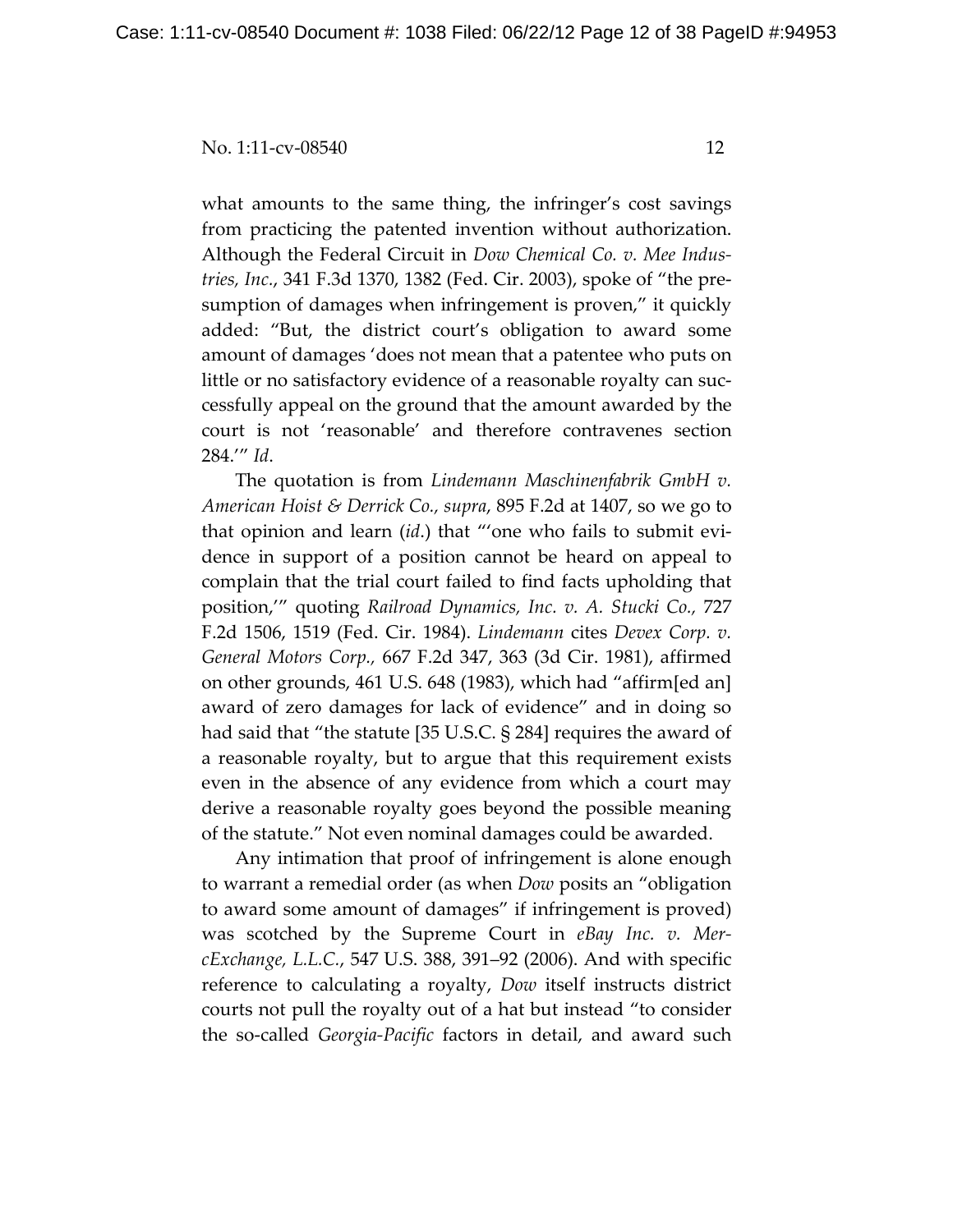reasonable royalties as the record evidence will support." 341 F.3d at 1382 (citation omitted); see also *Lucent Technologies, Inc. v. Gateway, Inc.*, 580 F.3d 1301 (Fed. Cir. 2009); *Parental Guide of Texas, Inc. v. Thomson, Inc*., 446 F.3d 1265, 1270 (Fed. Cir. 2006).

So let's take a look at those factors (*Georgia-Pacific Corp. v. United States Plywood Corp.,* 318 F. Supp. 1116, 1120 (S.D.N.Y. 1970)):

A comprehensive list of evidentiary facts relevant, in general, to the determination of the amount of a reasonable royalty for a patent license may be drawn from a conspectus of the leading cases. The following are some of the factors *mutatis mutandis* seemingly more pertinent to the issue herein:

1. The royalties received by the patentee for the licensing of the patent in suit, proving or tending to prove an established royalty.

2. The rates paid by the licensee for the use of other patents comparable to the patent in suit.

3. The nature and scope of the license, as exclusive or nonexclusive; or as restricted or non-restricted in terms of territory or with respect to whom the manufactured product may be sold.

4. The licensor's established policy and marketing program to maintain his patent monopoly by not licensing others to use the invention or by granting licenses under special conditions designed to preserve that monopoly.

5. The commercial relationship between the licensor and licensee, such as, whether they are competitors in the same territory in the same line of business; or whether they are inventor and promoter.

6. The effect of selling the patented specialty in promoting sales of other products of the licensee; the existing value of the invention to the licensor as a generator of sales of his non-patented items; and the extent of such derivative or convoyed sales.

7. The duration of the patent and the term of the license.

8. The established profitability of the product made under the patent; its commercial success; and its current popularity.

9. The utility and advantages of the patent property over the old modes or devices, if any, that had been used for working out similar results.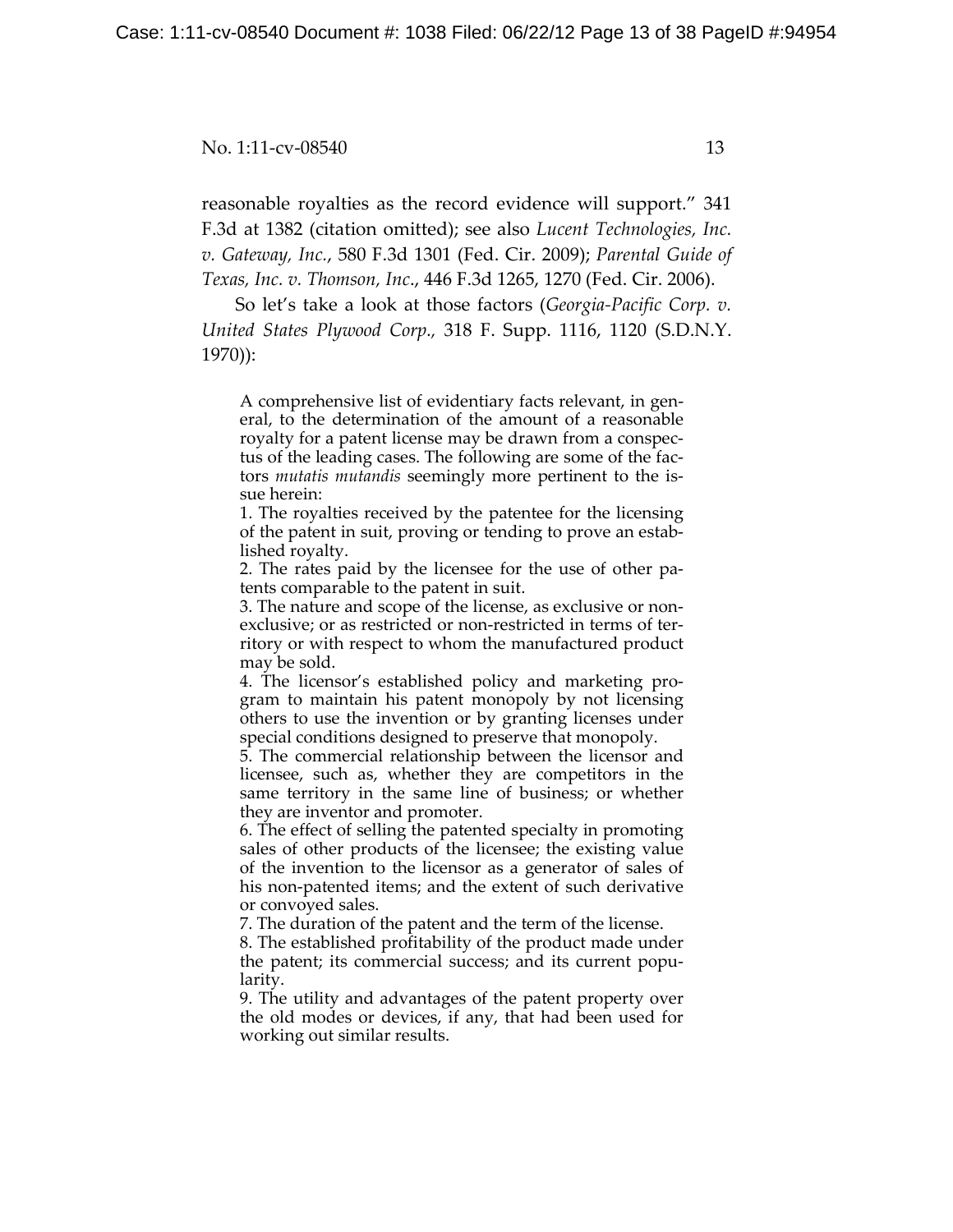10. The nature of the patented invention; the character of the commercial embodiment of it as owned and produced by the licensor; and the benefits to those who have used the invention.

11. The extent to which the infringer has made use of the invention; and any evidence probative of the value of that use.

12. The portion of the profit or of the selling price that may be customary in the particular business or in comparable businesses to allow for the use of the invention or analogous inventions.

13. The portion of the realizable profit that should be credited to the invention as distinguished from non-patented elements, the manufacturing process, business risks, or significant features or improvements added by the infringer.

14. The opinion testimony of qualified experts.

15. The amount that a licensor (such as the patentee) and a licensee (such as the infringer) would have agreed upon (at the time the infringement began) if both had been reasonably and voluntarily trying to reach an agreement; that is, the amount which a prudent licensee—who desired, as a business proposition, to obtain a license to manufacture and sell a particular article embodying the patented invention—would have been willing to pay as a royalty and yet be able to make a reasonable profit and which amount would have been acceptable by a prudent patentee who was willing to grant a license.

This is a formidable list. The "some" in the second sentence is particularly rich—how many additional factors may be lurking somewhere? And could a judge or a jury really balance 15 or more factors and come up with anything resembling an objective assessment? We needn't try to answer these questions. Apple has not presented admissible evidence that the *Georgia-Pacific* factors support its damages claim.

The remaining patent for which damages are sought is Motorola's '898, part of a portfolio of patents for enabling communication between cell phones and cell towers (called "cellular base stations" in the patent). The '898 and '559 (a Motorola patent for which I granted Apple's motion for summary judg-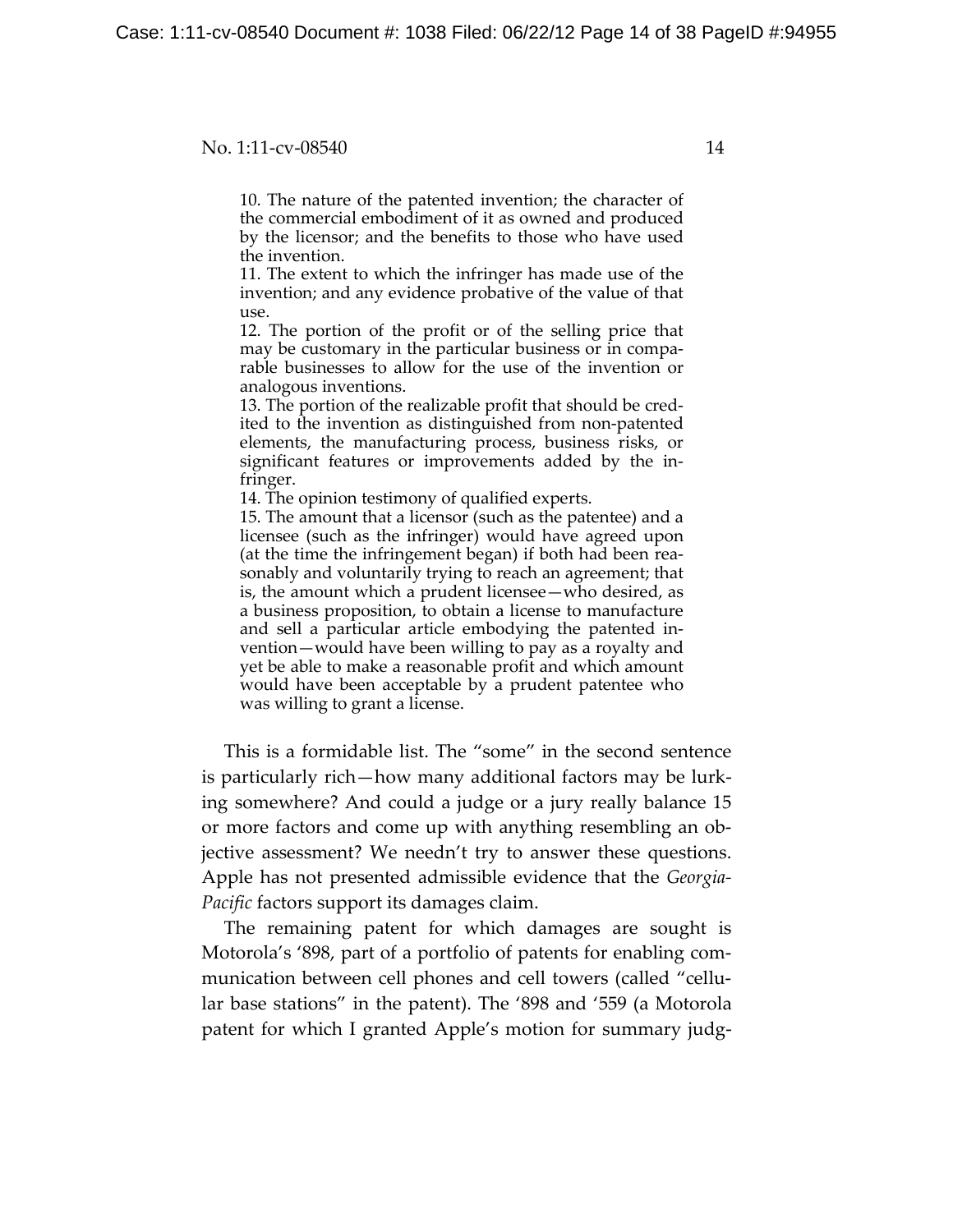ment of noninfringement) have both been declared by Motorola to be "standards essential" patents. These are patents that cell phone makers *must* use to communicate over specified telecommunications networks and therefore that the patentee (Motorola) has committed to licensing to anyone on fair, reasonable, and nondiscriminatory (acronym "FRAND," or sometimes "RAND"—the word "fair" adds nothing to "reasonable" and "nondiscriminatory") terms, as required by the standardssetting organizations as a condition of the patented technology's being deemed essential to compliance with the standard.

My summary judgment order of June 5, finding that Apple had not infringed Motorola's '559 patent, may seem inconsistent with the proposition that Apple's 3G ("third generation") mobile devices, which are governed by the Universal Mobile Telecommunications Standard (UMTS), must therefore use patents declared essential to that standard, such as the '559. But there is no inconsistency. Motorola's standards-essential patents (including the '898 still at issue in this case) are merely *claimed* to be standards-essential. The European Telecommunications Standards Institute collects declarations by companies that claim to own patents essential to compliance with the UMTS standard, but the Institute does not determine whether they really are essential. See "ETSI IPR Database FAQ," www.etsi.org/website/aboutetsi/iprsinetsi/IPRdb\_FAQ.aspx (visited June 22, 2012); *Apple Inc. v. Samsung Electronics Inc.*, No. 11-CV-01846, 2012 WL 1672493 (N.D. Cal. May 14, 2012). Apple showed that although its cell phones generate the preamble sequences (the subject of Motorola's '559 patent) required by the 3G UMTS standard, they do not do so in the manner claimed by '559, and so the '559 isn't essential.

With its principal damages witness for the '898, Carla S. Mulhern, excluded as a result of my *Daubert* ruling, Motorola has fallen back on another of its expert damages witnesses, Charles R. Donohoe, who was not excluded. Mr. Donohoe is qualified to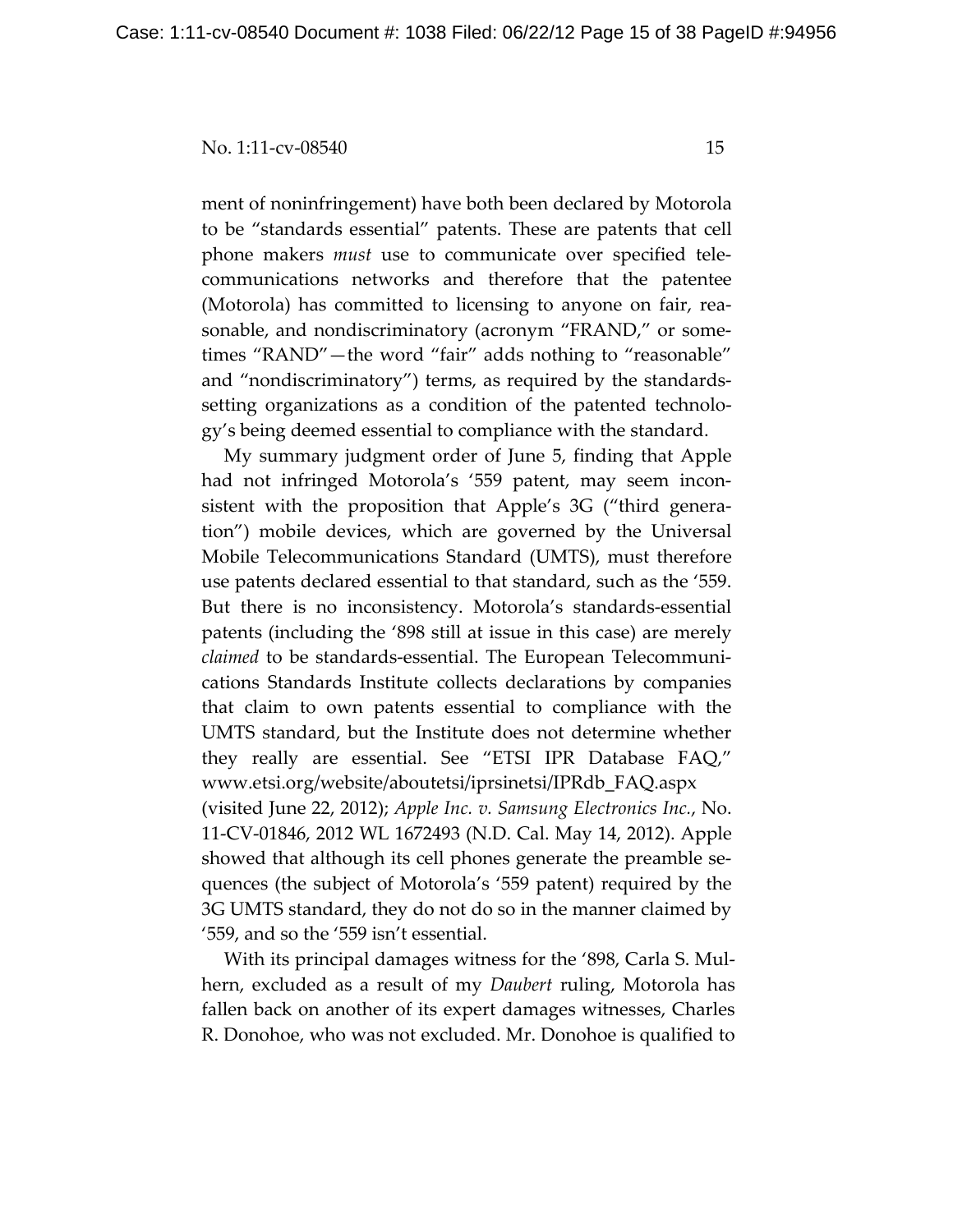opine on the licensing of standards-essential patents, but the bottom line of his 8-page declaration (he did not submit a formal report, as Rule 26 requires, Fed. R. Civ. P. 26(a)(2)(B); *Meyers v. National R.R. Passenger Corp.*, 619 F.3d 729, 734 (7th Cir. 2010); *Gay v. Stonebridge Life Ins. Co.*, 660 F.3d 58, 62 (1st Cir. 2011)) is that if Apple had wanted to license any of the patents in Motorola's standards-essential portfolio, the license fee would have exceeded the product of the percentage of the portfolio represented by the patent and the value of the entire portfolio. Suppose the portfolio contained 100 patents and they would command a reasonable royalty of \$700 million to a firm that licensed all 100. One patent is 1 percent of 100 patents and 1 percent of \$700 million is \$7 million. But according to Donohoe's declaration, the license fee for that single patent, if licensed on its own rather than as part of a package deal that comprised the entire portfolio, would be "up to" 40 to 50 percent of the royalty for the entire portfolio—that is, up to \$350 million.

That "up to" covers a lot of ground. Even a royalty of only \$14 million would be mathematically disproportionate (Donohoe's term is "nonlinear") for using a single patent in a portfolio of 100 patents worth in the aggregate a \$700 million royalty, because \$14 million is 2 percent of \$700 million rather than 1 percent (1 out of 100 patents). How to pick the right nonlinear royalty? Donohoe's declaration does not answer that essential question, and there is no suggestion that any other witness can answer it. In his deposition Donohoe tried to retract the "up to" of his declaration by testifying that the royalty for a single patent in the portfolio "should be *at least* 40 to 50 percent of overall rate is my experience" (emphasis added)—still openended, though now on the upside. He gave no reason for his change of mind, no estimate of the shape of the nonlinear royalty function, no basis, in short, for his estimate of "at least 40 to 50 percent" of a reasonable royalty for the entire portfolio. And he admitted that he knows nothing about the portfolio that in-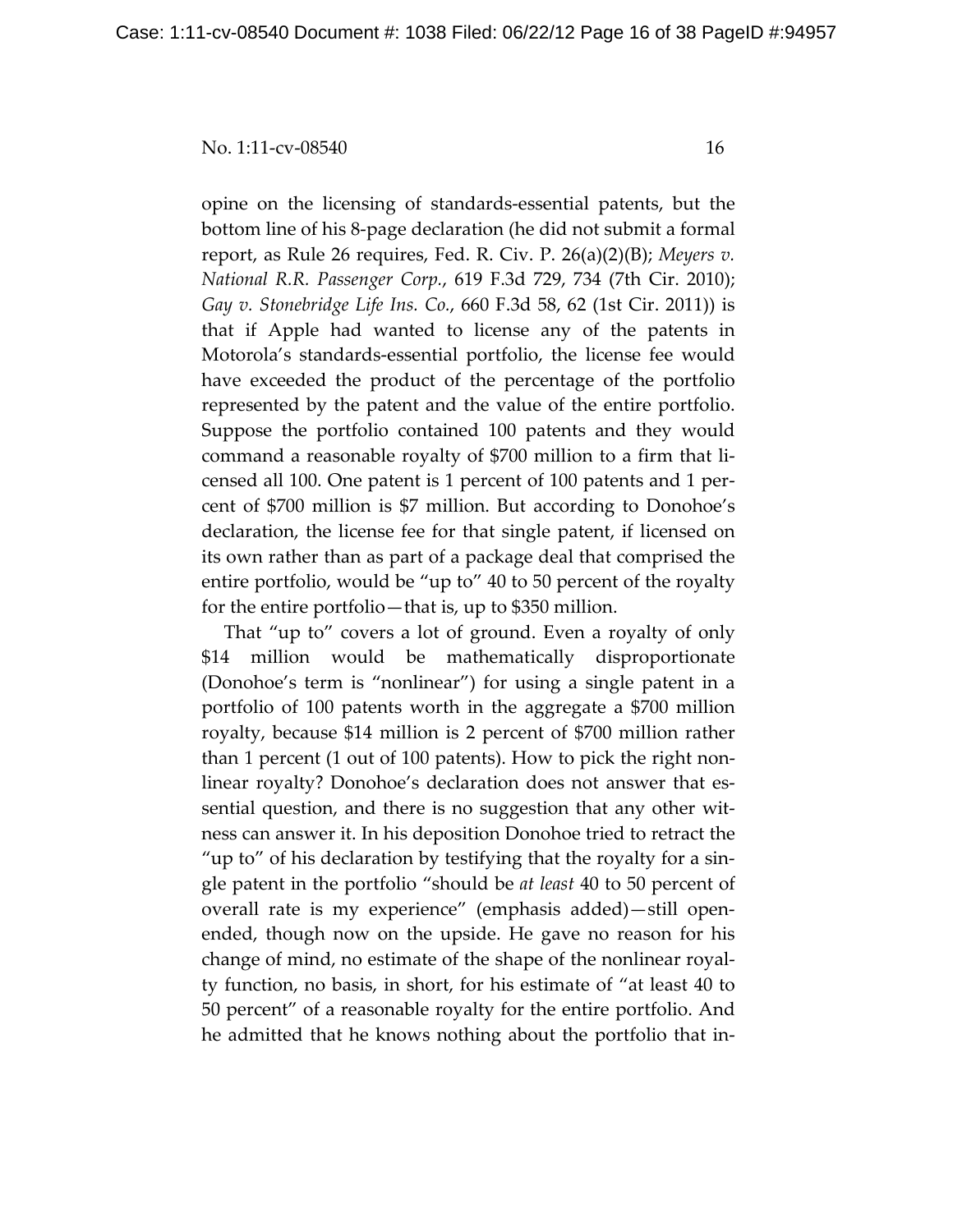cludes the '898 patent; his 40-to-50 percent figure is a statement about portfolios of standards-essential telecommunications patents in general.

It might seem that at a minimum Motorola could argue for the linear price—in my example, 1 percent of the value of the portfolio. But it does not make that fallback argument; it's going for broke. Moreover, if the proper pricing is nonlinear, Motorola would need evidence that the '898 patent is not *less* valuable than the average patent in the portfolio, for in that case it would merit less than a linear proportion of the portfolio's value. It hasn't presented any such evidence.

"Going for broke" is the inescapable characterization of Motorola's damages claim. Motorola claims to be entitled to a minimum royalty of 2.25 percent for a license for the patents in the portfolio that contains the '898. Though it's the only patent in the portfolio that remains in this suit, Motorola claims to be entitled to damages equal to (or "up to," or "at least"—it seems not to have made up its mind) 40 to 50 percent of 2.25 percent, which would be 0.9 to 1.125 percent of sales of Apple devices that infringe the '898.

At the June 7 hearing Motorola's lawyer said that in future litigation it would prove that Apple had infringed the other patents in the portfolio as well and so Motorola would prove its entitlement to 2.25 percent of all sales. In his words: "Apple is infringing *all* the standards-essential patents [this was said before I granted Apple summary judgment regarding its alleged infringement of Motorola's '559 patent] that Motorola owns by selling its cell phones that communicate on these wireless networks. As…a practical reality, we cannot sue on a hundred patents in one case, or 75…. There are other cases pending, and there are cases in various stages of development at the International Trade Commission. But the ultimate result would have to be, as a result of all the litigations, that Apple would pay Motorola whatever the standards-essential license negotiated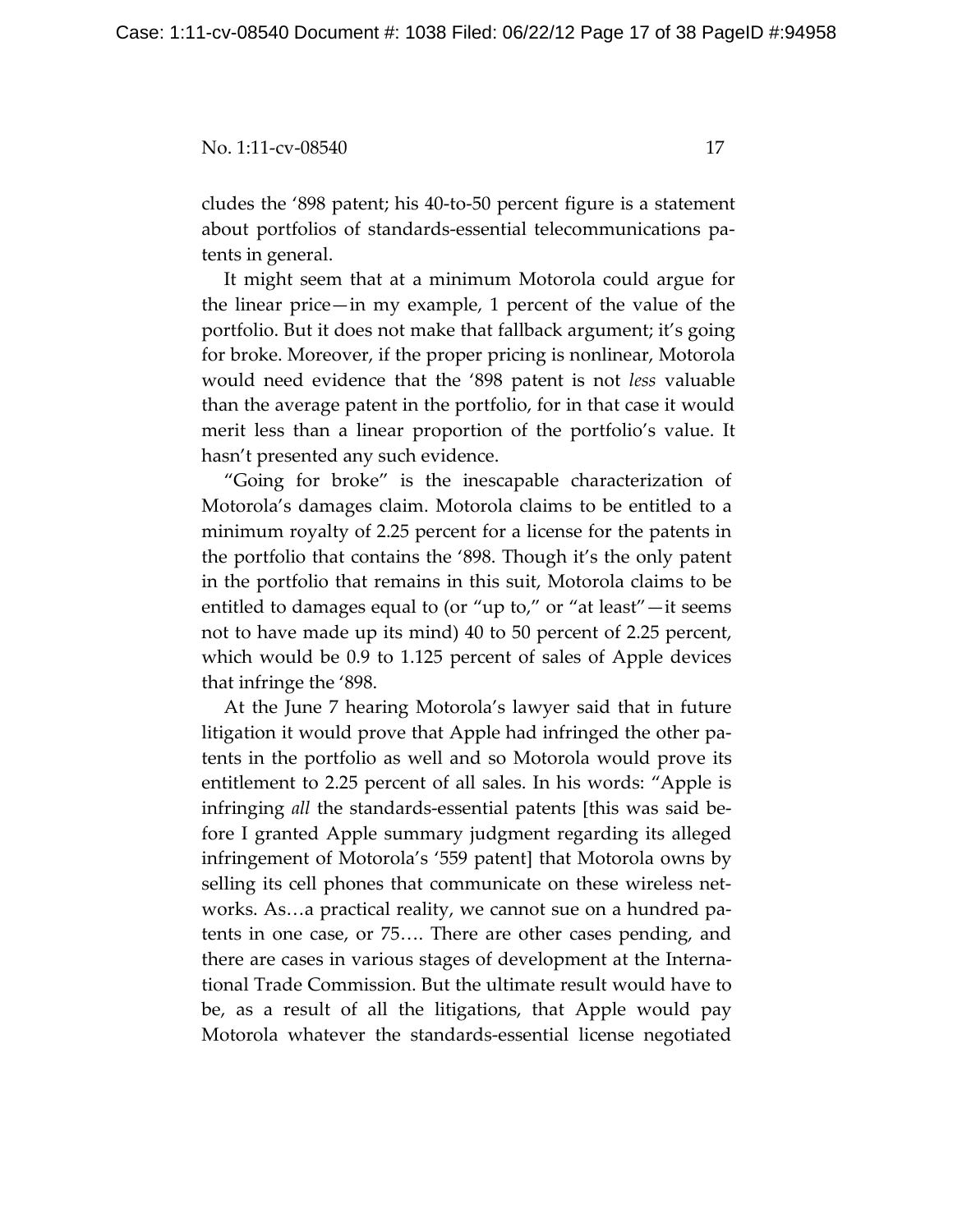fee would be. We say it's 2.25 percent, *but I'm not going to be able to prove to you that that's the right number today*" (emphasis added). And now it's too late.

There is another decisive objection to Motorola's damages claim. The proper method of computing a FRAND royalty starts with what the cost to the licensee would have been of obtaining, just before the patented invention was declared essential to compliance with the industry standard, a license for the function performed by the patent. That cost would be a measure of the value of the patent qua patent. But once a patent becomes essential to a standard, the patentee's bargaining power surges because a prospective licensee has no alternative to licensing the patent; he is at the patentee's mercy. The purpose of the FRAND requirements, the validity of which Motorola doesn't question, is to confine the patentee's royalty demand to the value conferred by the patent itself as distinct from the additional value the hold-up value—conferred by the patent's being designated as standard-essential. *Broadcom Corp. v. Qualcomm Inc.*, 501 F.3d 297, 313–14 (3d Cir. 2007)**;** Daniel G. Swanson & William J. Baumol, "Reasonable and Nondiscriminatory (RAND) Royalties, Standards Selection, and Control of Market Power," 73 *Antitrust L.J.* 1, 7–11 (2005). Motorola has provided no evidence for calculating a reasonable royalty that would be consistent with this point.

So damages are out for both parties. But a patentee can also seek injunctive relief for infringement, and both parties seek such relief, as I have already noted with respect to Apple.

*Injunctive Relief*. To begin with Motorola's injunctive claim, I don't see how, given FRAND, I would be justified in enjoining Apple from infringing the '898 unless Apple refuses to pay a royalty that meets the FRAND requirement. By committing to license its patents on FRAND terms, Motorola committed to license the '898 to anyone willing to pay a FRAND royalty and thus implicitly acknowledged that a royalty is adequate com-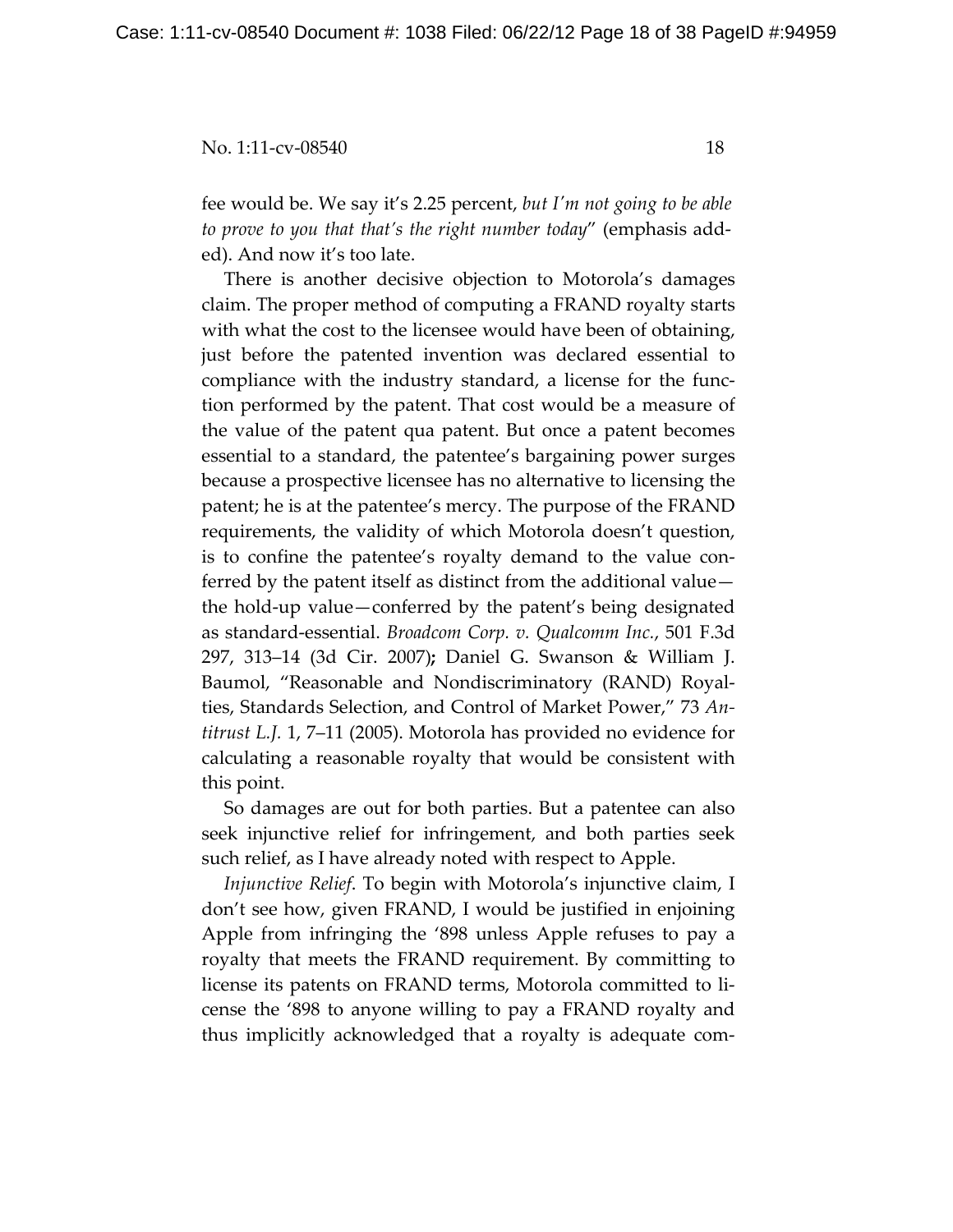pensation for a license to use that patent. How could it do otherwise? How could it be permitted to enjoin Apple from using an invention that it contends Apple *must* use if it wants to make a cell phone with UMTS telecommunications capability without which it would not be a cell *phone*.

The Federal Trade Commission recently issued a policy statement which implies that injunctive relief is indeed unavailable for infringement of a patent governed by FRAND. "Third Party United States Federal Trade Commission's Statement on the Public Interest," filed on June 6, 2012, in *In re Certain Wireless Communication Devices, Portable Music & Data Processing Devices, Computers & Components Thereof*, Inv. No. 337-TA-745, www.ftc.gov/os/2012/06/1206ftcwirelesscom.pdf (visited June 22, 2012). This was said in the context of an exclusion order by the International Trade Commission, but its logic embraces any claim to enjoin the sale of an infringing product. For the FTC says it's "explaining the potential economic and competitive impact of injunctive relief on disputes involving SEPs [standardessential patents]." *Id.* at 2. It goes on to note that

a royalty negotiation that occurs under threat of an exclusion order may be weighted heavily in favor of the patentee in a way that is in tension with the RAND commitment. High switching costs combined with the threat of an exclusion order could allow a patentee to obtain unreasonable licensing terms despite its RAND commitment, not because its invention is valuable, but because implementers are locked in to practicing the standard. The resulting imbalance between the value of patented technology and the rewards for innovation may be especially acute where the exclusion order is based on a patent covering a small component of a complex multicomponent product. In these ways, the threat of an exclusion order may allow the holder of a RAND-encumbered SEP to realize royalty rates that reflect patent hold-up, rather than the value of the patent relative to alternatives.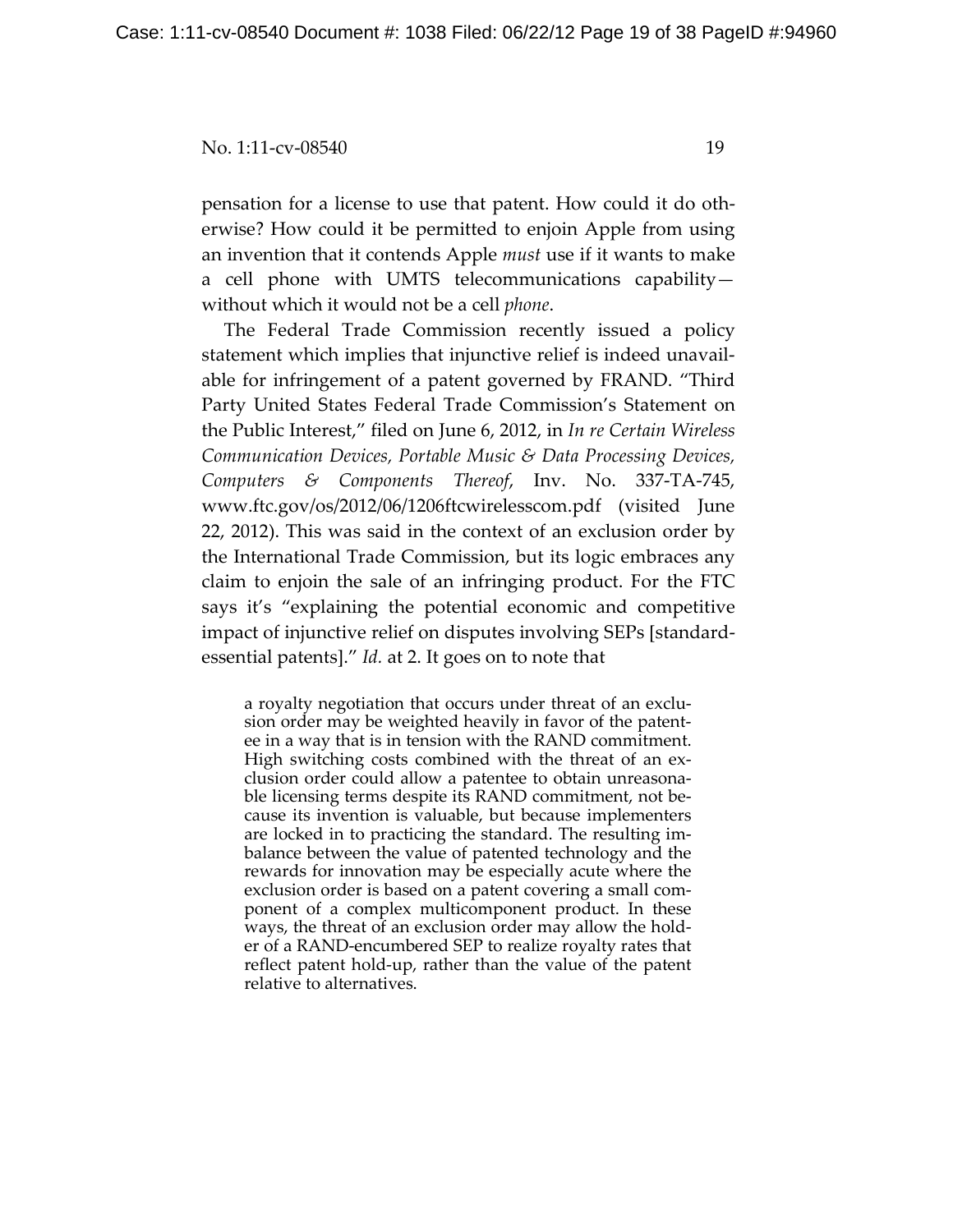*Id.* at 3–4; see also (besides the *Broadcom* case and the Swanson & Baumol article) Douglas Lichtman, "Understanding the RAND Commitment," 47 *Houston L. Rev.* 1023, 1039–43 (2010); Mark A. Lemley, "Intellectual Property Rights and Standard-Setting Organizations," 90 *Cal. L. Rev.* 1889, 1916 (2002).

Motorola counters that Apple's refusal to negotiate with it after rejecting its initial offer of a 2.25 percent royalty warrants injunctive relief; by opting not to take a license ex ante, it argues, Apple should lose the FRAND safe harbor. But Apple's refusal to negotiate for a license (if it did refuse—the parties offer competing accounts, unnecessary for me to resolve, of why negotiations broke down) was not a defense to a claim by Motorola for a FRAND royalty. If Apple said no to 2.25 percent, it ran the risk of being ordered by a court to pay an equal or even higher royalty rate, but that is not the same thing as Motorola's being excused from no longer having to comply with its FRAND obligations. Motorola agreed to license its standards-essential patents on FRAND terms as a *quid pro quo* for their being declared essential to the standard. FTC Statement on the Public Interest, *supra*, at 2. It does not claim to have conditioned agreement on prospective licensees' making counteroffers in license negotiations.

Motorola argues further that deprived of the possibility of injunctive relief, it will not be able to extract a reasonable royalty from Apple. Suppose, hypothetically, that the maximum reasonable FRAND royalty would be \$10 million. If Motorola therefore demanded such a royalty, Apple, knowing that litigation is costly, would refuse, and Motorola would accept a lesser amount. Of course litigation would also be costly for Apple, and this might induce it to pay the \$10 million rather than fight. But the deeper objection to Motorola's argument is that the "American rule," which with immaterial exceptions makes the winning party in a litigation bear his litigation costs rather than being able to shift them to the loser, does not deem damages an inad-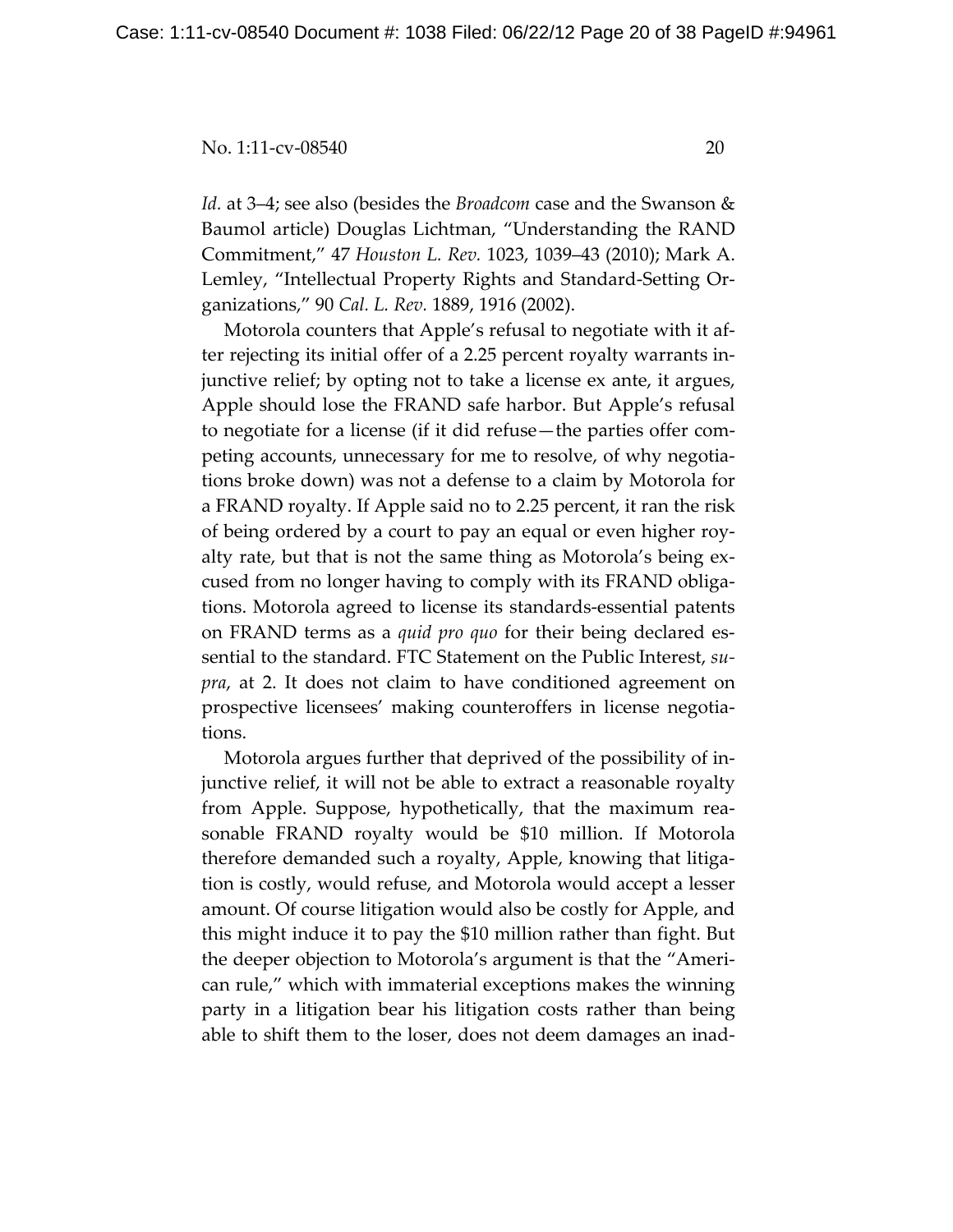equate remedy just because, unless backed by a threat of injunction, it may induce a settlement for less than the damages rightly sought by the plaintiff. You can't obtain an injunction for a simple breach of contract on the ground that you need the injunction to pressure the defendant to settle your damages claim on terms more advantageous to you than if there were no such pressure.

A further objection to Motorola's claim for injunctive relief applies to Apple's claim for such relief as well. The grant of an injunction is not an automatic or even a presumptive consequence of a finding of liability, either generally or in a patent case—in fact the Supreme Court has held that the standard for deciding whether to grant such relief in patent cases is the normal equity standard. *eBay Inc. v. MercExchange, L.L.C.*, *supra*, 547 U.S. at 391–92; see also *Ecolab, Inc. v. FMC Corp.*, 569 F.3d 1335, 1351–52 (Fed. Cir. 2009). And that means, with immaterial exceptions, that the alternative of monetary relief must be inadequate. "[T]he inadequacy of one's damages remedy is normally a prerequisite to injunctive relief." *Hoard v. Reddy*, 175 F.3d 531, 533 (7th Cir. 1999); see also *Walgreen Co. v. Sara Creek Property Co.*, 966 F.2d 273, 274 (7th Cir. 1992). "[A] plaintiff seeking an injunction is quite often successful precisely because he cannot calculate the damages he suffers." *Pelletier v. Stuart-James Co.*, 863 F.2d 1550, 1558 n. 15 (11th Cir. 1989). A FRAND royalty would provide all the relief to which Motorola would be entitled if it proved infringement of the '898 patent, and thus it is not entitled to an injunction.

In fact neither party is entitled to an injunction. Neither has shown that damages would not be an adequate remedy. True, neither has presented sufficient evidence of damages to withstand summary judgment—but that is not because damages are impossible to calculate with reasonable certainty and are therefore an inadequate remedy; it's because the parties have failed to present enough evidence to create a triable issue. They had an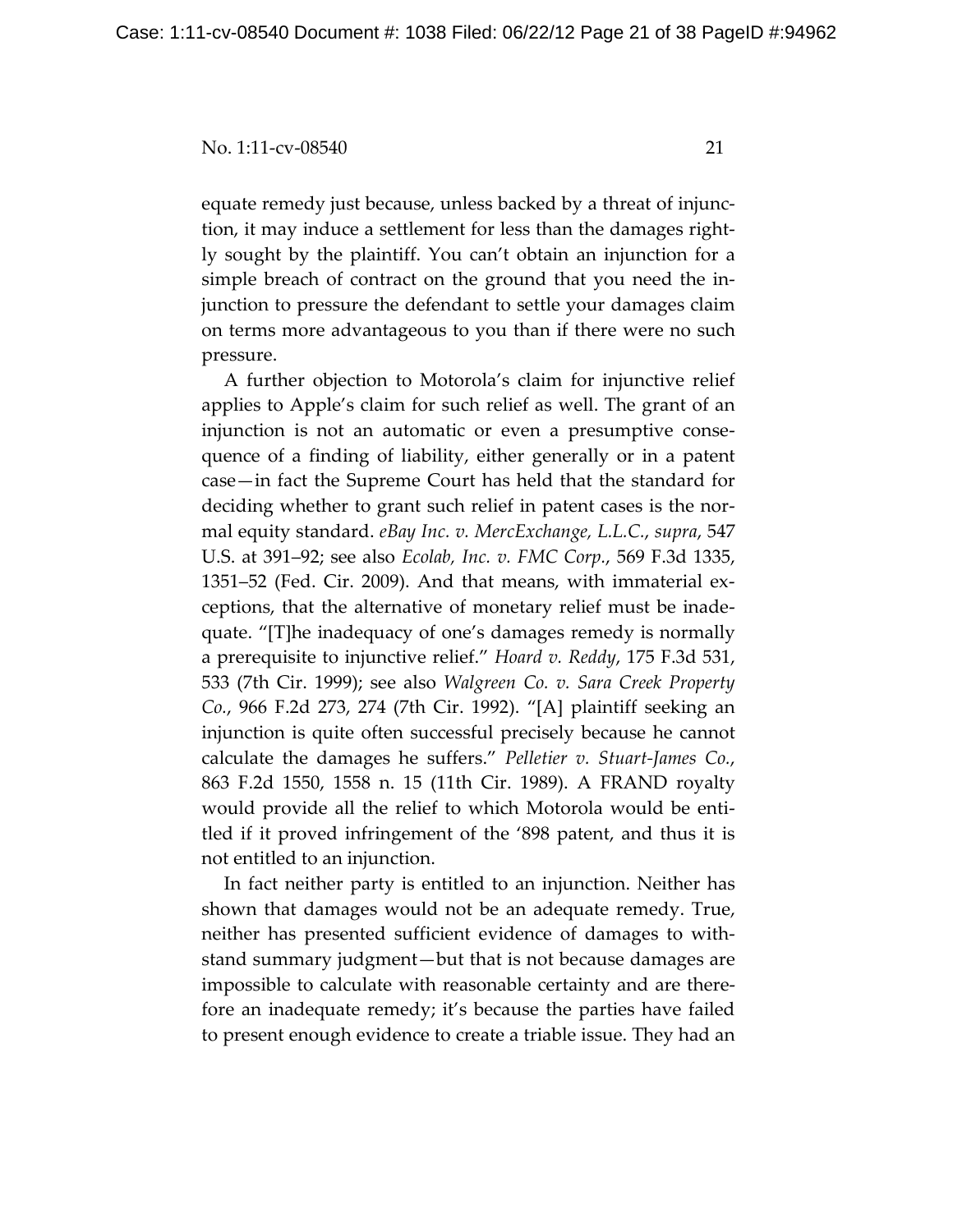adequate legal remedy but failed to make a prima facie case of how much money, by way of such remedy, they are entitled to. That was a simple failure of proof.

The monetary remedy in patent cases is measured as I have already noted either by the patentee's loss or by the value of the infringement to the infringer. The premise of the alternative measure—value to the infringer—is that had the infringer negotiated for a license rather than infringing, that value would have been transmuted into a license fee paid to the patentee, and the loss of that fee constitutes damages suffered by the patentee. "Restitution measured by the market value of an unauthorized use appeared at an early date as a remedy for patent infringement, in cases where the patentee was unable to prove either his own damages or the infringer's profits. (Although such an award has always been denominated 'damages' in the context of patent infringement, it is more accurately described as a species of restitution for the value of a benefit wrongly obtained.) Unlike the accounting for the infringer's profits, restitution measured by use value survives in the current Patent Act." *Restatement (Third) of Restitution and Unjust Enrichment* § 42, comments c and f (2011); see also George E. Palmer, *The Law of Restitution* § 2.7, pp. 93–94 (1978); Roger D. Blair & Thomas F. Cotter, "An Economic Analysis of Damages Rules in Intellectual Property Law," 39 *William & Mary L. Rev.* 1585, 1650 (1998).

There is no question of collectability in this case, a common reason why a damages remedy is inadequate. Both parties have deep pockets. And neither has acknowledged that damages for the infringement of its patents could not be estimated with tolerable certainty. On the contrary, each insists not only that damages are calculable but that it has calculated them. The problem is not that damages cannot be calculated, but that on the eve of trial, with the record closed, it became apparent that the parties had failed to make a responsible calculation.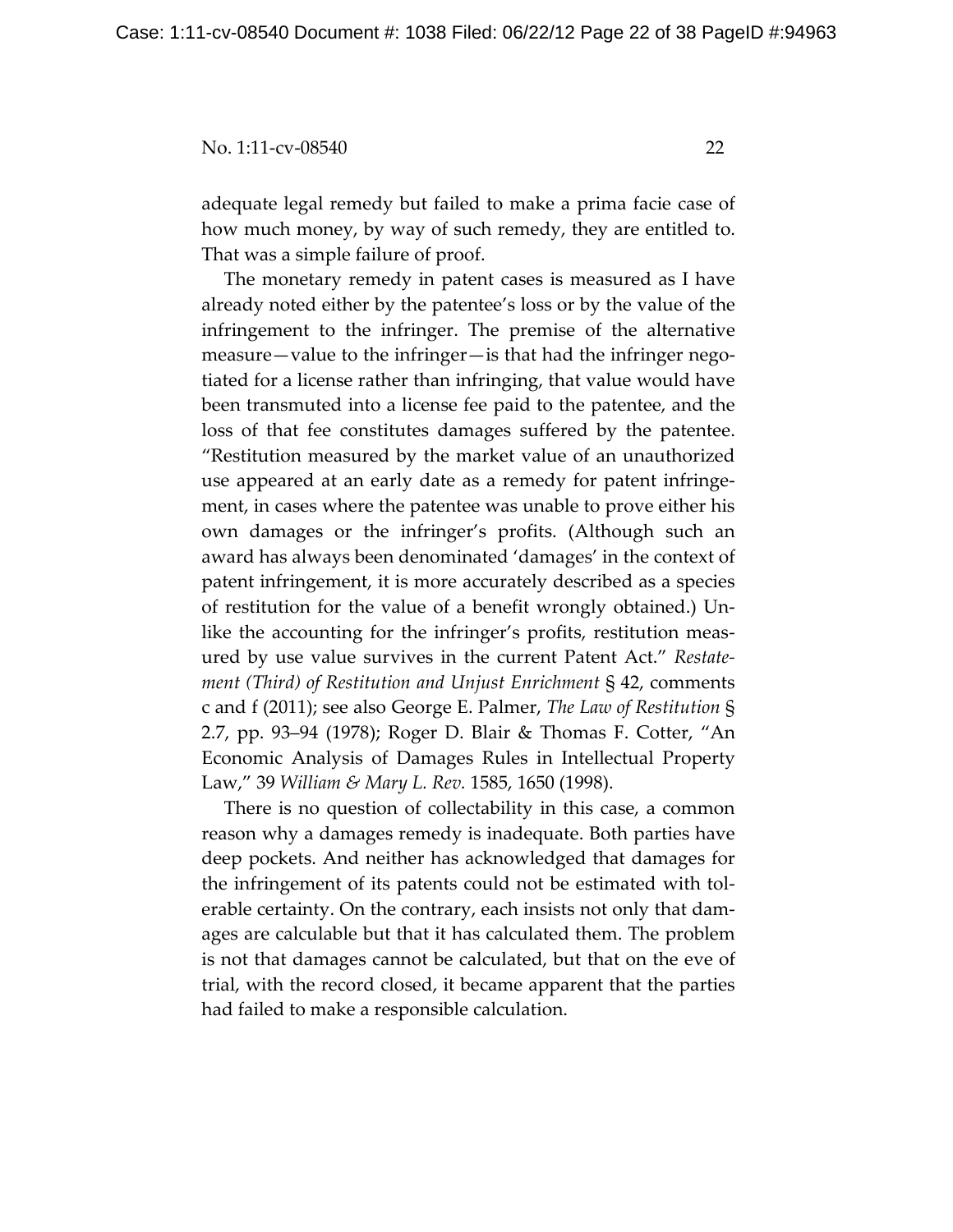Apple claims that Motorola profited from infringement by incorporating the desirable features of Apple's patented technology into its own devices without either paying a royalty for a license to use the patents or incurring the cost of inventing around them. Apple has never contended that these benefits to Motorola of infringement cannot be quantified. It merely has failed, despite its vast resources and superb legal team, to do so in a minimally acceptable manner—failed whether because of mistakes in trial preparation (which even the best lawyers can make), or because too many cooks spoil the stew (Apple is represented by three law firms in this litigation), or maybe because the infringements did not deprive Apple of any profits (I'll come back to this counterintuitive point).

Apple also contends that it's losing market share (which could happen though its sales were growing—as they have been—because a competitor, namely Motorola, was growing faster) to Motorola, and also losing future customers to Motorola because of infringement, and requests an injunction to limit Motorola's penetration of the market and preserve Apple's own customer base. But it has not laid a foundation for such relief.

To begin with, as far as the record shows, an injunction would not avert such losses, because of the ease of designing around the patent claims at issue. The costs of designing around the '647 patent (structure detection and linking) would be similar to the costs of designing around the '002 (unblockable taskbar); both invent-arounds would just require reprogramming Motorola's smartphones to avoid at least one claim limitation. (A claim is not infringed if at least one "limitation" (element) of the claim is not present in the allegedly infringing device. *Catalina Marketing Int'l, Inc. v. Coolsavings.com, Inc.*, 289 F.3d 801, 812 (Fed. Cir. 2002); *Lemelson v. United States*, 752 F.2d 1538, 1551 (Fed. Cir. 1985).) Given my claims construction of the '647 patent, Motorola could design around simply by creating copies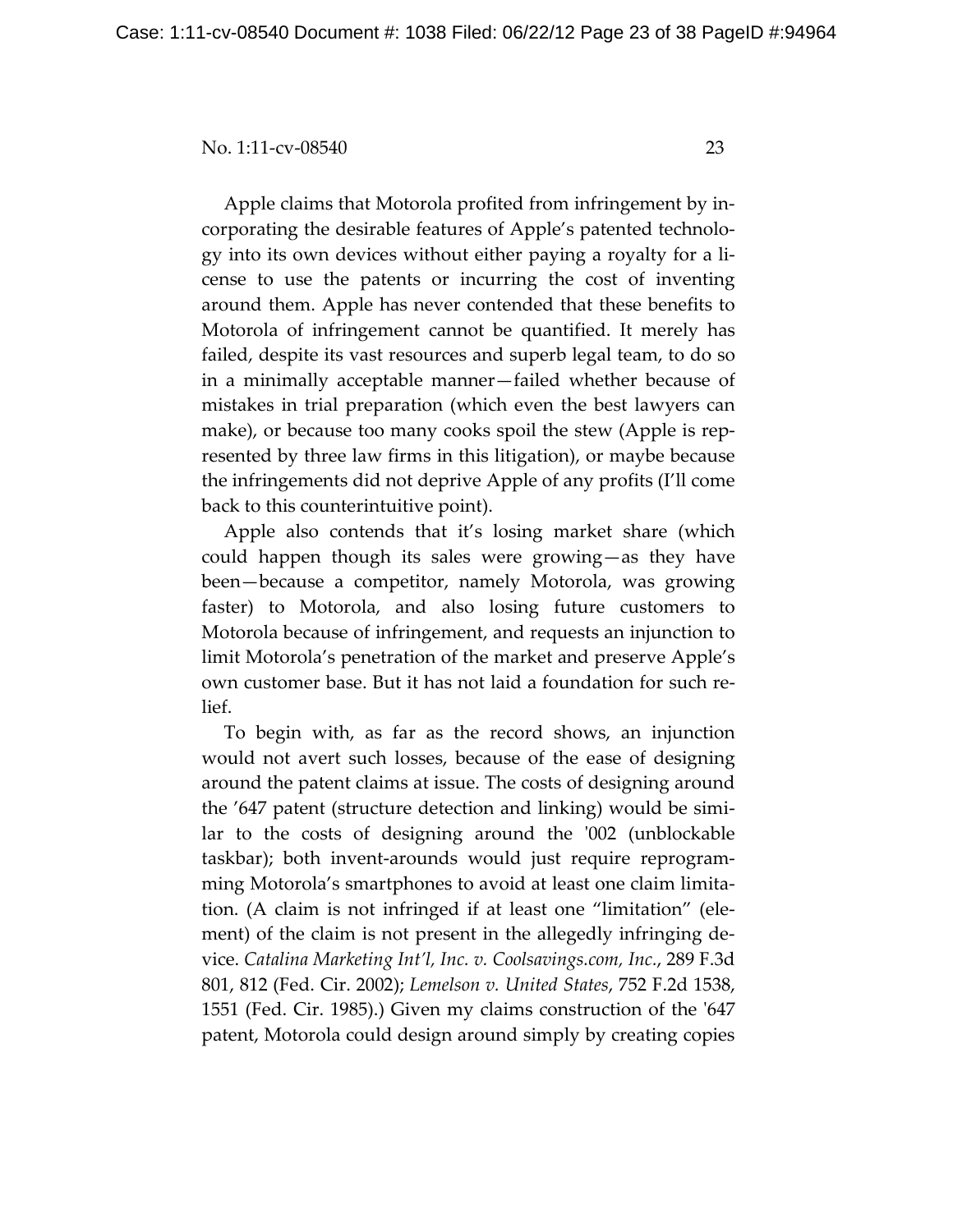of the code that performs structure detection and linking for each particular program rather than by using a common-code module for all programs; for without a common code there is no "analyzer *server*," as required by the patent claim. Motorola could similarly include programs that occasionally block the taskbar to avoid '002. As far as the '263 patent (realtime) is concerned, there is no evidence of the cost of inventing around the surviving claims in it, and for all the records shows the cost may be slight. And finally I noted in my May 22 opinion how easy and cheap it would be for Motorola to avoid infringing the finger-gesture claim in the '949 patent.

If, then, Apple couldn't exclude Motorola from the market with an injunction because of the ease of inventing around, the only thing Apple lost as a result of the alleged infringements was royalties capped at the minimum design-around cost. Its alleged loss of market share because Motorola's smartphones do the same thing (either via license or design-around) would have occurred with or without an injunction, and so doesn't establish the inadequacy of damages.

Thus, while difficulty of quantifying loss of goodwill or of market share might justify injunctive relief in some cases, in this case an injunction would in all likelihood be ineffectual in preventing such loss. (No damages are sought for past such loss.) Unsurprisingly, there's no evidence of loss of market share or customer goodwill by Apple, and no basis for expecting such loss in the future. The price differences between the iPhone, which is Apple's smartphone, and Motorola smartphones suggest that the markets for the two classes of product are not perfectly overlapping, and so a small improvement in a Motorola smartphone attributable to infringement may not take significant sales from Apple. And while the patents themselves (or some of them at least) may well have considerable value, after the claims constructions by Judge Crabb and myself and after my grants of partial summary judgment only a handful of the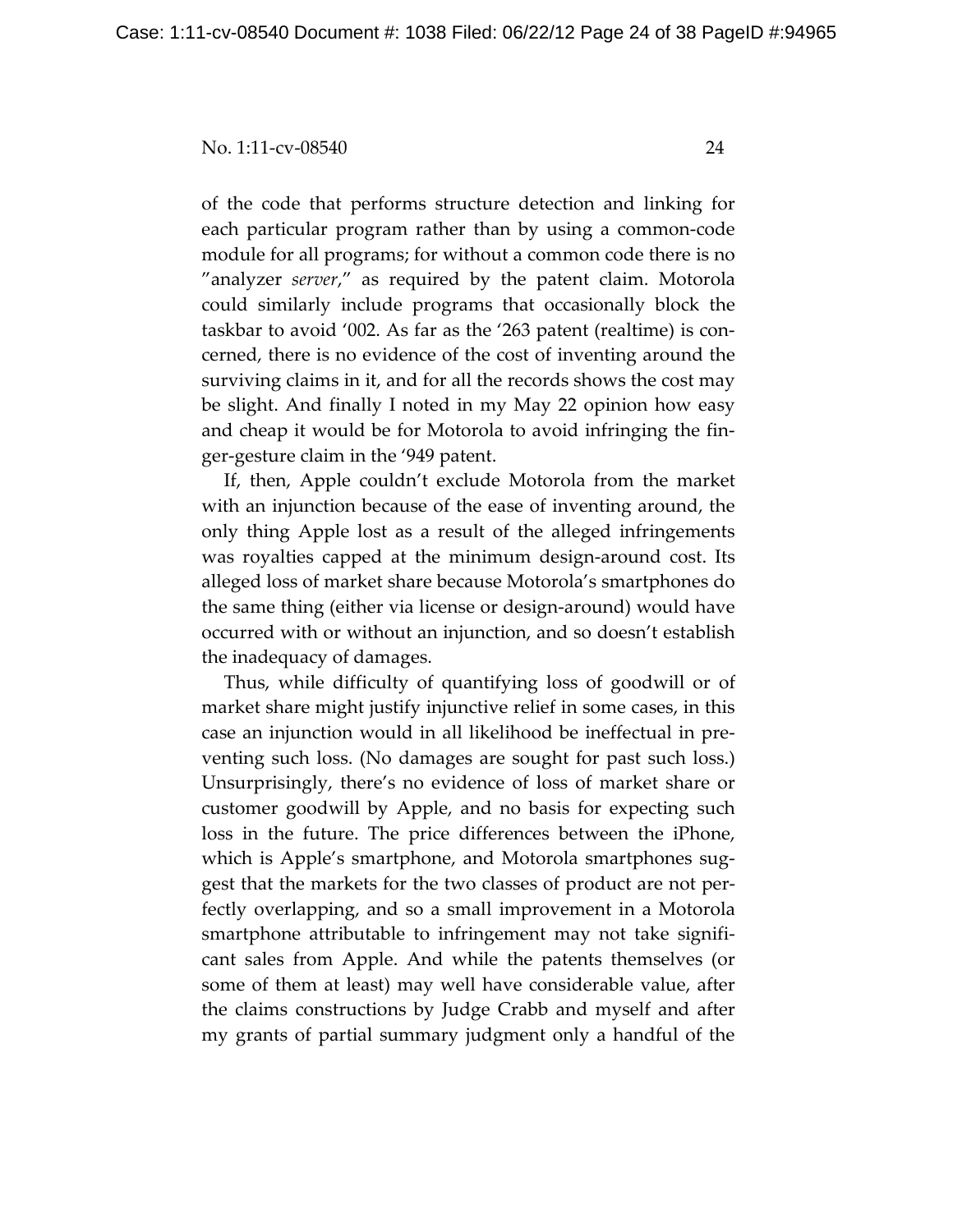original patent claims remain in the case; infringement of that handful may not be a source of significant injury past, present, or future. For a variety of reasons patents in the field of information technology often have little if any value except defensively. See Alan Devlin, "Systemic Bias in Patent Law," 61 *De-Paul L. Rev.* 57, 77–80 (2011), and references cited there.

 A related reason for withholding injunctive relief in this case is that it would be likely to impose costs on the alleged infringer disproportionate both to the benefits to it of having infringed and to the harm to the victim of infringement, and would thus be a windfall to the patentee and a form of punitive rather than compensatory damages imposed on the infringer. Not only is there no evidence of gain to Motorola or loss to Apple even though if there were gain or loss Apple should have been able to quantify it, but in addition an injunction could force Motorola to remove lucrative products from the market for as long as it took to remove the infringing features—minor features in complex devices most features of which are not alleged to infringe—from its products, or to invent around the infringing features.

This point about potential harm to the infringer from an injunction may seem to imply that had Motorola refrained from infringing Apple's patents (supposing it did infringe, an unanswered question, obviously), it would have had to pay a very large license fee to Apple as the alternative to a costly invent around. And such an implication might seem inconsistent with my determination that Apple has failed to show that Motorola derived significant benefits from the alleged infringements; for if there are no big benefits from infringing, there would be no big license fee for being allowed to continue to use the patents infringed on. But this ignores the fact that the market for smartphones (the kind of advanced cell phones sold by Apple and Motorola) has grown rapidly since Motorola's alleged infringements began three years ago. Sales of smartphones grew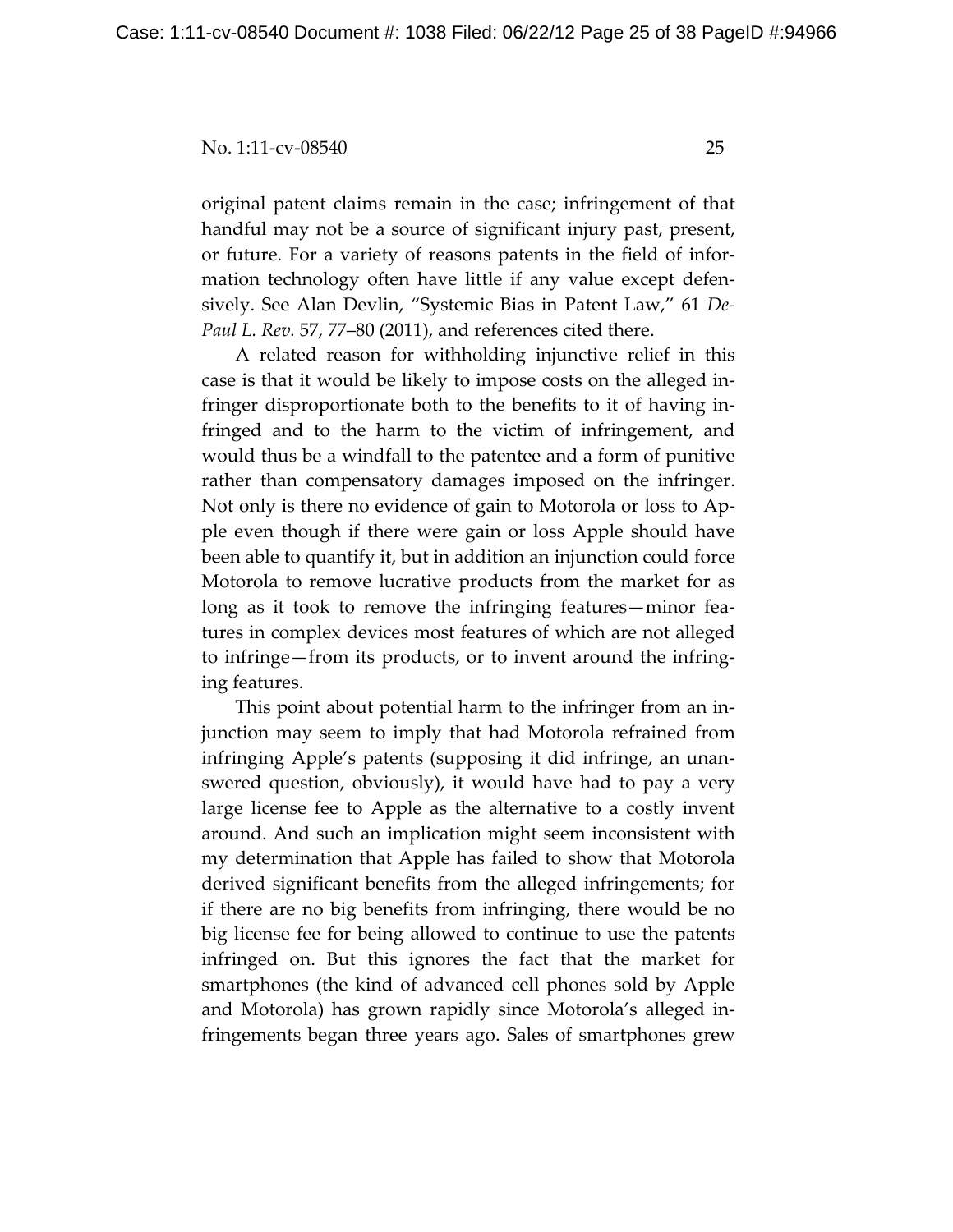by almost two-thirds last year alone. An injunction issued today might do much greater harm to Motorola than the license fee that Apple would have charged had Motorola sought one when the alleged infringements began.

 Apple could have sought, in lieu of an injunction against the sale of Motorola's devices, an order that Motorola pay a reasonable royalty for continued use of the inventions covered by the Apple patents. Such an order would impose a compulsory license on Apple in exchange for its receiving a perpetual royalty. (The Federal Circuit prefers the term "ongoing royalty," *Paice LLC v. Toyota Motor Corp.*, 504 F.3d 1293, 1313 n. 13 (Fed. Cir. 2007).) It would be an equitable remedy imposed as a substitute for an injunction against infringement. *Bard Peripheral Vascular, Inc. v. W.L. Gore & Associates, Inc.*, 670 F.3d 1171, 1192 (Fed. Cir. 2012), vacated in part on other grounds, 2012 WL 2149764 (Fed. Cir. June 14, 2012). (Equitable remedies, contrary to the familiar dichotomy between monetary and equitable relief, are often monetary. E.g., *McReynolds v. Merrill Lynch*, 672 F.3d 482, 483 (7th Cir. 2012); *Hoelzer v. City of Stamford*, 972 F.2d 495, 498 (2d Cir. 1992).)

A compulsory license with ongoing royalty is likely to be a superior remedy in a case like this because of the frequent disproportion between harm to the patentee from infringement and harm to the infringer and to the public from an injunction, a factor emphasized in Justice Kennedy's concurring opinion in *eBay Inc. v. MercExchange, L.L.C.*, *supra*, 547 U.S. at 396–97, in which he pointed out that "when the patented invention is but a small component of the product the companies seek to produce and the threat of an injunction is employed simply for undue leverage in negotiations, legal damages may well be sufficient to compensate for the infringement and an injunction may not serve the public interest." He could have been describing this case. Three Justices joined his opinion, and no Justice expressed disagreement with it.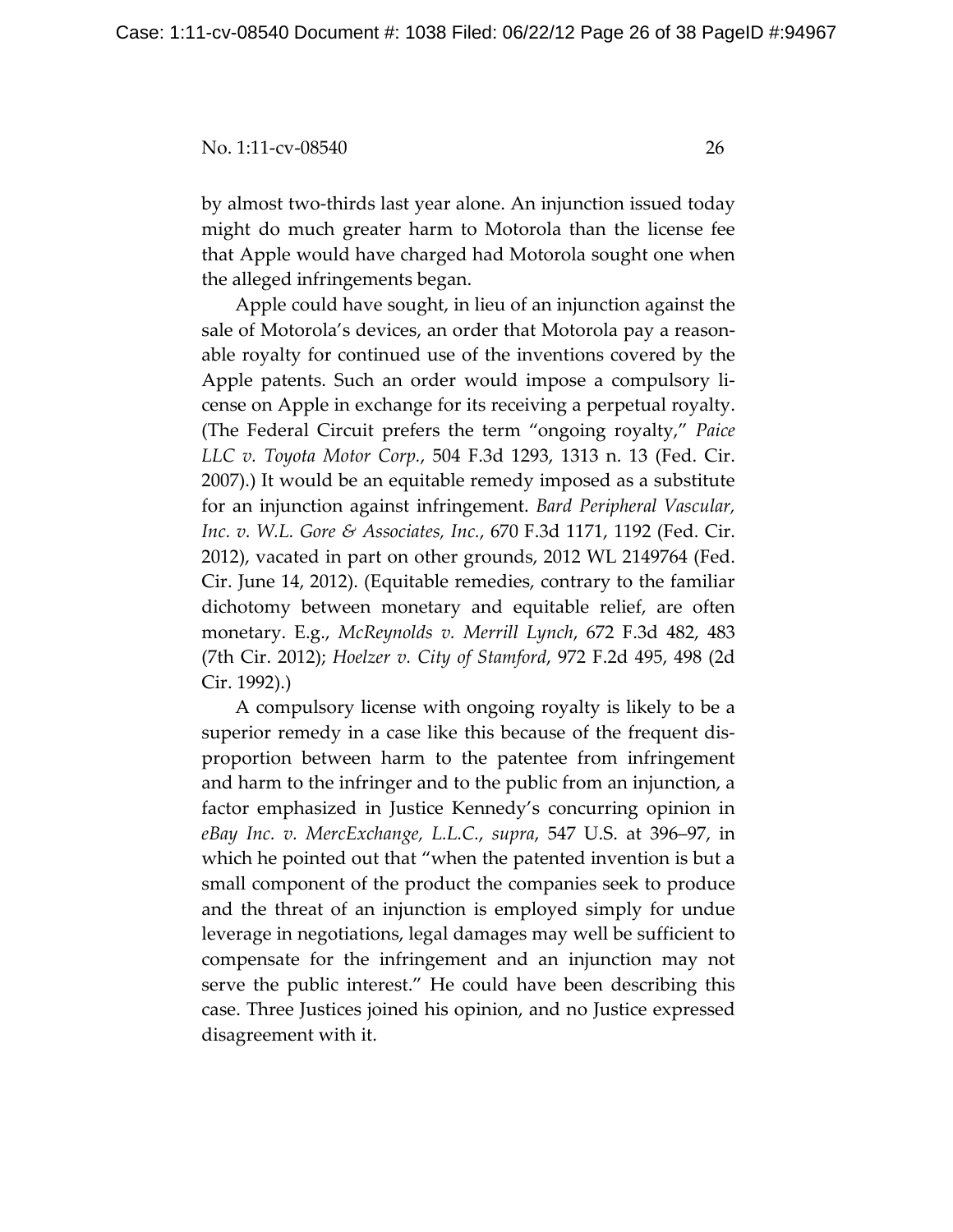The ongoing royalty will usually be the reasonable royalty as of the time of first infringement. If the infringement occurred in 1999, say, the royalty would be a percentage of the sale price of the infringing product and would continue as long as the licensee continued to sell the product, as in *Shatterproof Glass Corp. v. Libbey-Owens Ford Co.,* 758 F.2d 613, 628 (Fed. Cir. 1985). Ms. Mulhern, the Motorola damages expert whom I excluded, thought that Apple should have paid Motorola \$298 million for the right to use the '898. That would not have been for a perpetual license. It was simply the product of multiplying Apple's sales revenues, during the period from the beginning of the alleged infringement to the present, from devices allegedly infringing the '898, by a percentage (we haven't been able to figure out precisely what percentage) in Donohoe's 40 to 50 percent range (actually, since his range actually was "up to 40 to 50 percent," the lower end was not 40 percent but zero percent) of 2.25 percent. The reasonable royalty going forward would be the product of multiplying by the same percentage the estimated future sales by Apple of infringing devices. The failure to justify the percentage leaves Motorola without a basis for calculating a going-forward royalty, as it has proposed no alternative to the method just suggested.

Apple's damages case consisted of an attempt to calculate the reasonable royalty for the period up to trial—the money that Motorola owed it for past infringement. Had Apple been able to prove its damages case (as well as establish liability for infringement of its patents), those damages (that is, the reasonable royalty, looking backwards) would have been the basis for fixing a reasonable royalty to be paid for each future sale in lieu of an injunction, that is, the per-unit royalty going forward, or as it is sometimes called the "running royalty." Damages are designed to place the patentee in the position it would have occupied had the patent not been infringed; had the patent not been infringed the royalty would have been an estimate of the future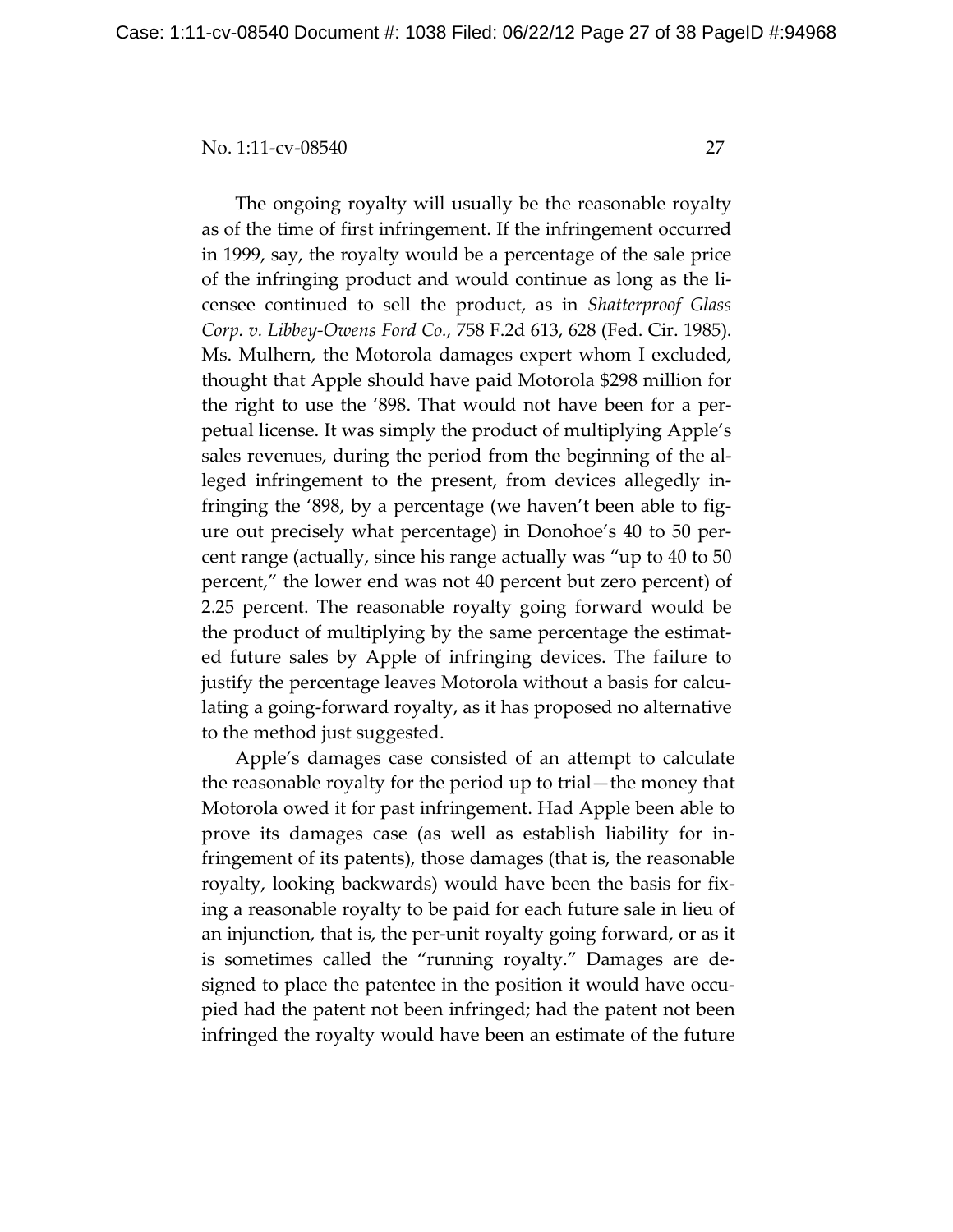as well as the present value of being allowed to practice the patent. An alternative to the running royalty would be a lumpsum royalty representing the present value of the expected future royalties, by analogy to a lump-sum damages award for lost future earnings in a tort case.

An award of damages could have given Apple damages in the form both of restitution of any past gains by Motorola from the infringements and of the present value of a reasonable royalty for future use by Motorola of the patented inventions. Although an order to pay a royalty in the future certainly sounds like an equitable order (a mandatory injunction) and can be one as we noted earlier*,* the Federal Circuit in *Telcordia Technologies, Inc. v. Cisco Systems, Inc.*, 612 F.3d 1365, 1378–79 (Fed. Cir. 2010), indicated that alternatively it could be part of a jury's verdict on damages. If past damages are awarded along with future damages either calculated as a lump sum or as a nonequity runningroyalty order, there would be no occasion to order equitable relief.

I am mindful that *Amado v. Microsoft Corp.*, 517 F.3d 1353, 1361–62 (Fed. Cir. 2008), holds that the retrospective reasonable royalty (damages "going backward") should be lower than the prospective royalty ("going forward") to reflect the parties' greater certainty in the latter case—infringement having been determined by a court and not merely claimed by the patentee that the device really does infringe a valid patent. See also *Bard Peripheral Vascular, Inc. v. W.L. Gore & Associates, Inc.*, *supra*, 670 F.3d at 1193. This is consistent with the proposition that the forward royalty is an injunction substitute, so not really damages, so not really based on what the parties might have negotiated years earlier. Fair enough. But nothing in the record of this case—a record now closed—enables me to calculate the adjustment necessary to determine either a running royalty or a lumpsum royalty.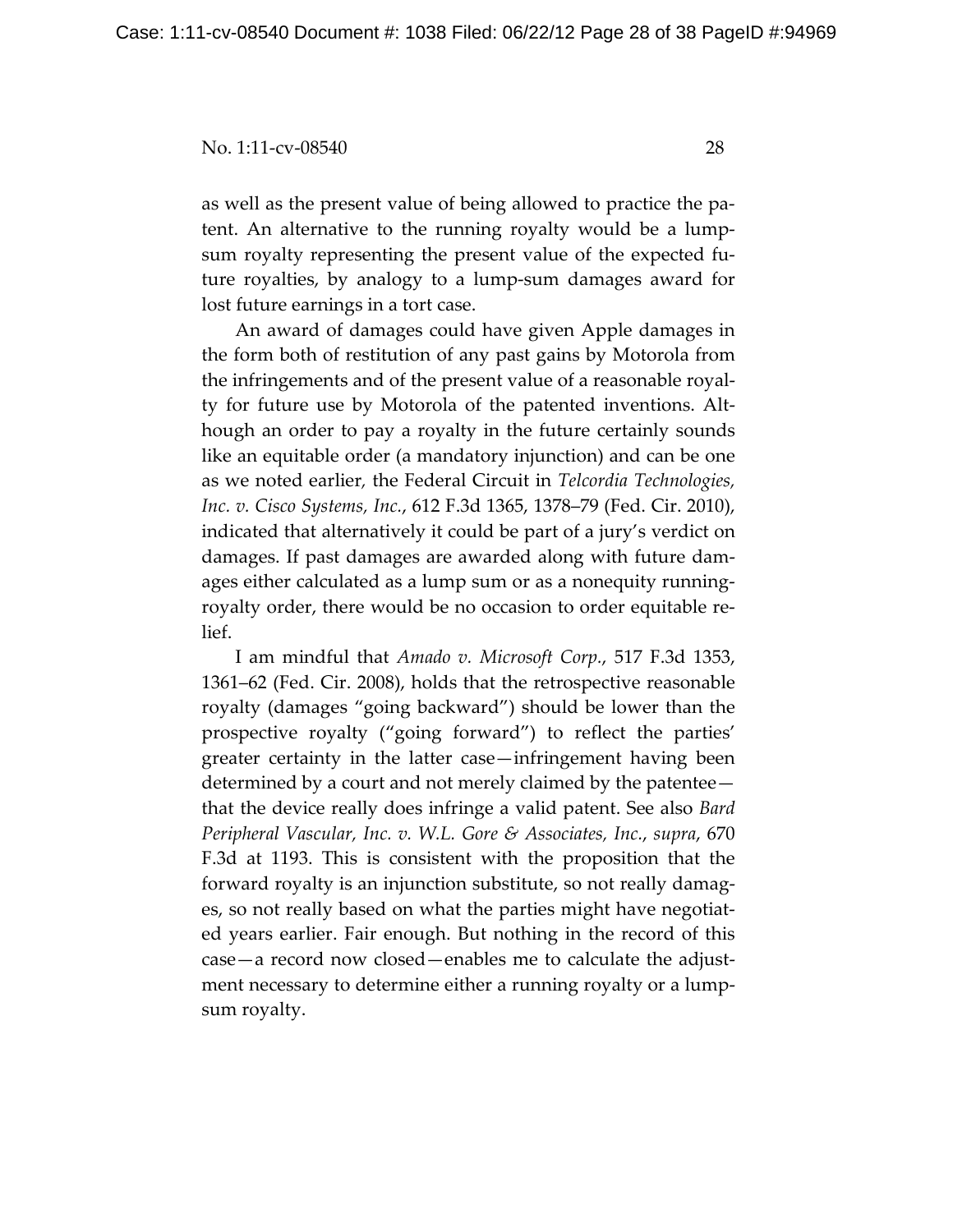Although both parties asked for injunctive relief, neither named an expert witness who would testify about such relief either about an injunction or about the equitable substitute of a compulsory license at a reasonable royalty were an injunction denied. Neither party suggested that any of its damages experts had an opinion about such a royalty, except that one of them, Professor Dennis Carlton, properly challenged Motorola's claim to be entitled to what in effect would be a hold-up royalty for standards-essential patents.

The reports of the damages experts no more provide a rational basis for computing royalties going forward than for computing royalties going backward, even if they are different rates. Damages experts in a patent case would be expected to estimate running royalties as well as past damages, but none has done so in this case.

 But all this is an aside because in the brief Apple filed on June 18 in response to my order of June 13 it states that it cannot compute a prospective royalty (either a running or a lump-sum royalty) because that computation would depend on expert evidence that I struck. Instead it argues that it is entitled to an injunction because it has no adequate damages remedy for future losses attributable to continuing infringement by Motorola.

 A patentee cannot base a claim to an injunction on a selfinflicted wound, such as sponsoring a damages expert who prepares a demonstrably inadequate report. What is true, but a different point, is that the fact that a patentee seeks and even obtains damages for past harm from infringement does not disable it from obtaining injunctive relief. *Acumed LLC v. Stryker Corp.*, 551 F.3d 1323, 1328 (Fed. Cir. 2008). It might have been able to quantify only a small part of the harm that it had incurred, and similarly might be able to quantify only a small part of the future harm it would incur if the infringement continued. And then it might well be entitled to an injunction, as well as to (only partially adequate) damages for past infringement.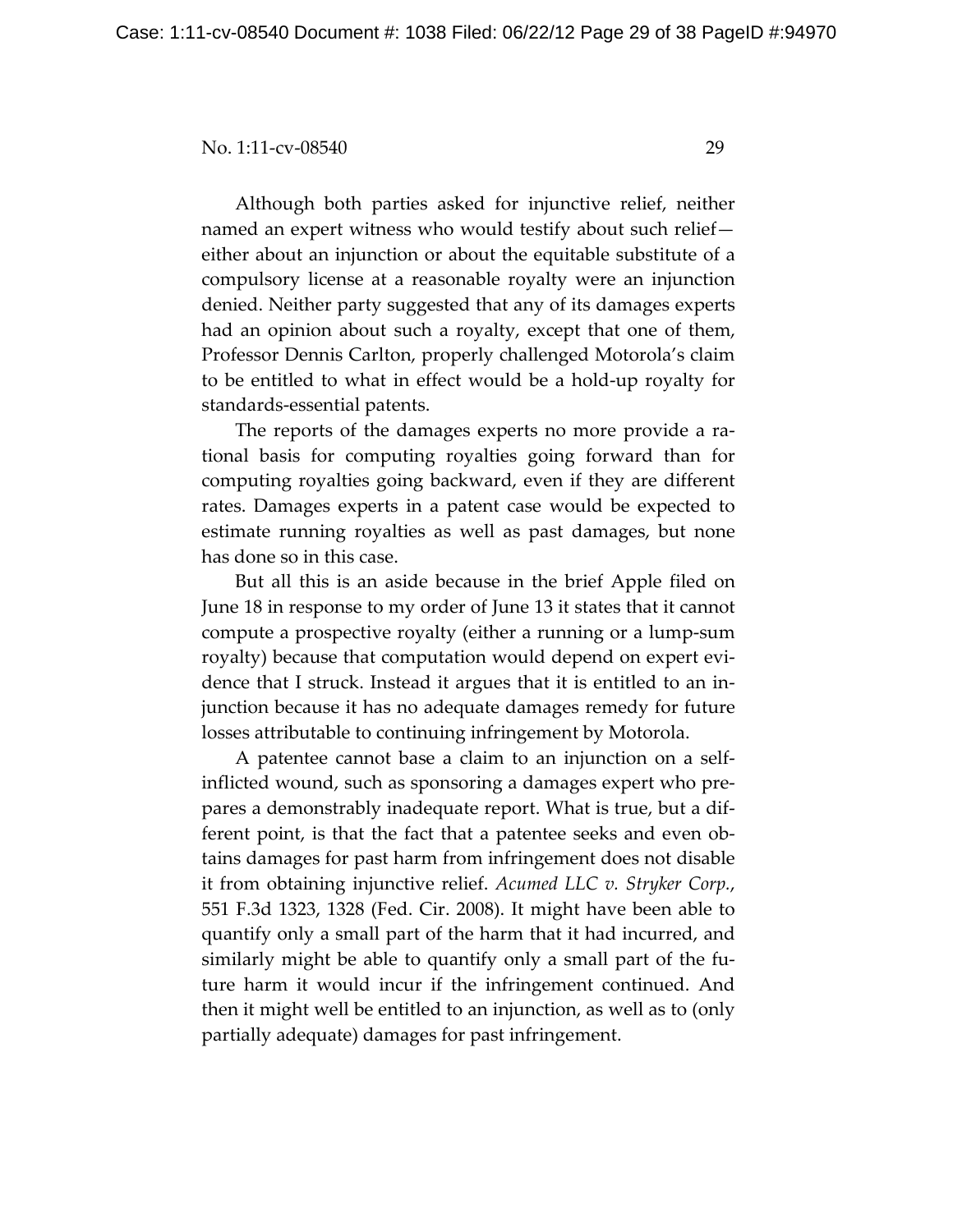Apple in conjuring loss of consumer goodwill and of market share tries to make the kind of case for an injunction that was made successfully by the plaintiff in *i4i Ltd. Partnership v. Microsoft Corp.*, 598 F.3d 831, 862 (Fed. Cir. 2010), where the court concluded that "a small company was practicing its patent, only to suffer a loss of market share, brand recognition, and customer goodwill as the result of the defendant's infringing acts. Such losses may frequently defy attempts at valuation, particularly when the infringing acts significantly change the relevant market, as occurred here." Apple is not a "small company"; its market capitalization exceeds that of Google and Microsoft combined. To suggest that it has suffered loss of market share, brand recognition, or customer goodwill as a result of Motorola's alleged infringement of the patent claims still in play in this case is wild conjecture. And until about a week ago Apple had not suggested in this litigation that the losses it allegedly suffered or will suffer from the alleged infringement "defy attempts at valuation."

 In its latest written and oral submissions Apple attempts what I told its legal team at a pretrial conference I would not let it do in the liability trials then envisaged: turn the case into an Apple versus Motorola popularity contest. Apple wanted me to allow into evidence media reports attesting to what a terrific product the iPhone is. I said I would not permit this because the quality of the iPhone (and of related Apple products, primarily the iPad) and consumers' regard for it have, so far as the record shows, nothing to do with the handful of patent claims that I had ruled presented triable issues of infringement. Apple's "feel good" theory does not indicate that infringement of *these* claims (if they were infringed) reduced Apple's sales or market share, or impaired consumer goodwill toward Apple products. Typical is the statement in Apple's brief of June 18 that "an Apple survey identified watching streaming videos from YouTube among the top ten planned activities for consumers using iPads in the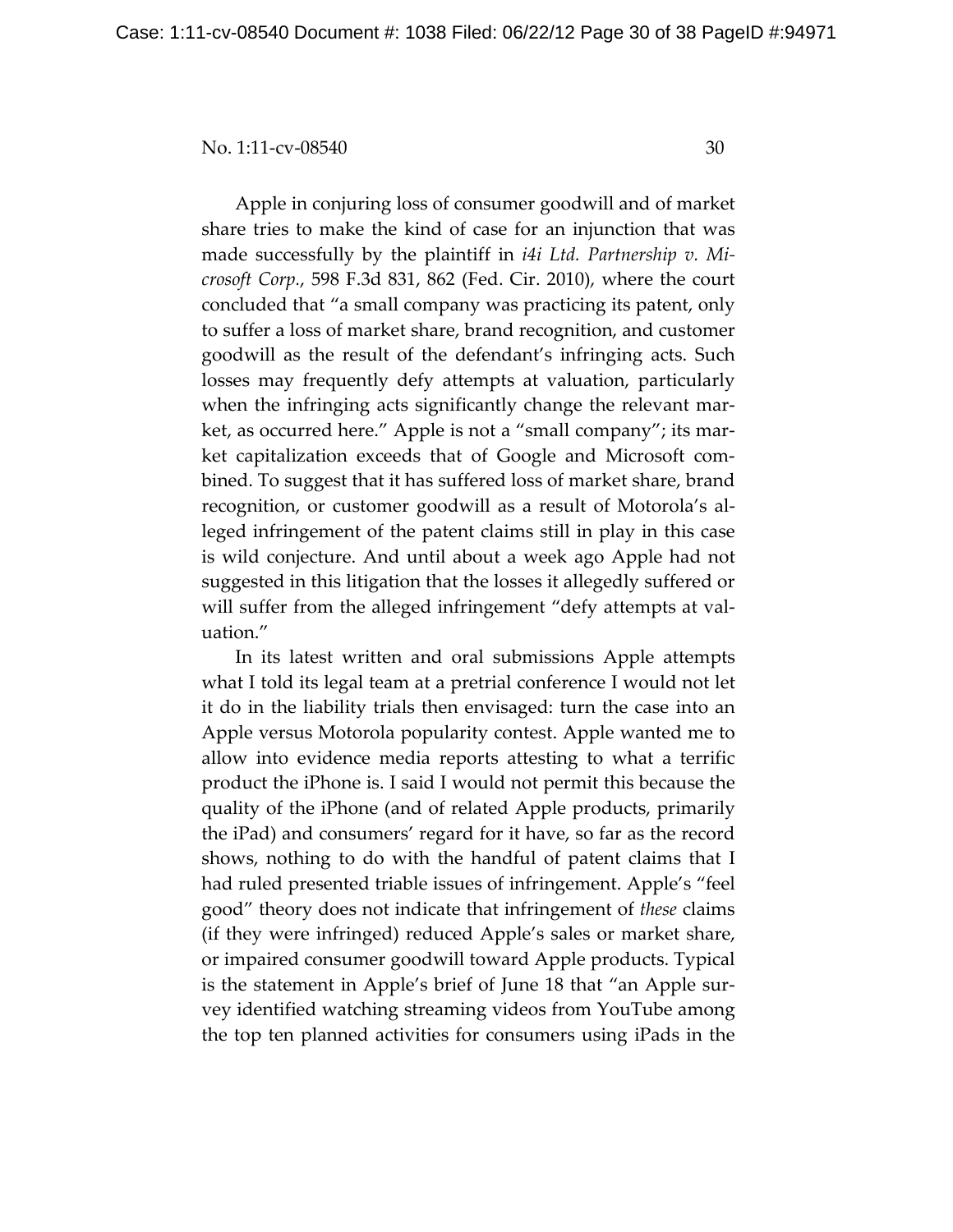United States." The '263 patent in issue in this litigation is not a claim to a monopoly of streaming video!

Apple is complaining that Motorola's phones *as a whole* ripped off the iPhone *as a whole*. But Motorola's desire to sell products that compete with the iPhone is a separate harm—and a perfectly legal one—from any harm caused by patent infringement.

Because there are such substantial grounds for skepticism concerning the harm that Apple is likely to incur from continued infringement, cf. *Lucent Technologies, Inc. v. Gateway, Inc.*, *supra*, 580 F.3d at 1333, it would not be proper even to consider ordering an injunction without evidence that would enable me to compare the costs and benefits of an injunction with the costs and benefits of the substitute equitable remedy of a compulsory license with a reasonable royalty, that is, a running (ongoing) royalty. Apple, as noted earlier, has acknowledged that it can't estimate a royalty substitute for an injunction—not because such an estimate is inherently infeasible but because I struck the proposed testimony of its indispensable damages witness, Mr. Napper. While such a royalty may perhaps, as held or assumed in the *Telcordia* case, be part of a damages remedy (the remedy "at law" as distinct from an equitable remedy), it certainly can be a substitute equitable remedy for an injunction. This possibility is germane to the "balance of hardships" component of *eBay*'s test for whether to grant an injunction in a patent case. 547 U.S. at 391.

Apple tries to elide the issue of a royalty substitute for an injunction by trivializing the costs of an injunction to Motorola. It says it has no objection to delaying the effective date of the injunction for a period of three months to allow Motorola to try to invent around the Apple patents. If Motorola succeeded during that period in inventing around—that is, in duplicating the functionality of Apple's patents without infringing them—the cost of the injunction to Motorola would be no greater than if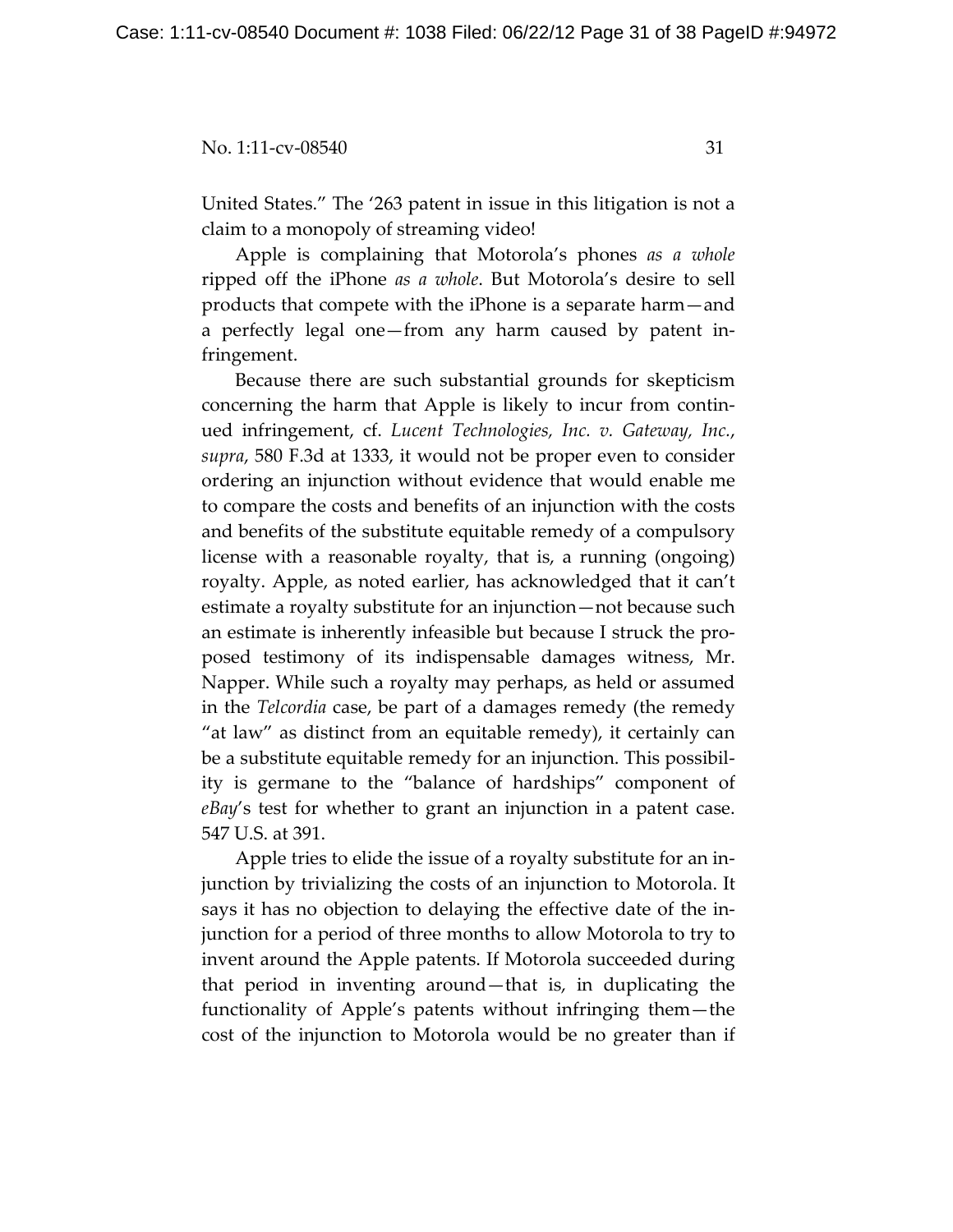Motorola had invented around in the first place rather than infringing.

I am not persuaded by Apple's soothing reassurance that a tailored injunction would avert significant hardship to Motorola. Apple ignores the following possibilities: that a noninfringing invent-around cannot be completed, installed, and tested within three months (Motorola might therefore return to court seeking a modification of the injunction); that the cost to Motorola of retooling its production lines to make the redesigned devices would be considerable and a further source of delay in completing the invent-around in three months; that Motorola might have to destroy (if it is not feasible to rebuild) the smartphones that are in its inventory or in the inventories of distributors and can be refitted with the invent-around only at a cost so stiff as to make the devices unsalable at a competitive price; and, perhaps most ominous, that Apple will sue Motorola alleging that the redesigned phones still infringe its patents, just as it is challenging HTC's design-around of the '647 in current proceedings before the International Trade Commission.

Also ignored are the harm that an injunction might cause to consumers who can no longer buy preferred products because their sales have been enjoined, and the cost to the judiciary as well as to the parties of administering an injunction—which under the rubric of "public interest" is another factor that *eBay* requires me to weigh in deciding whether to grant injunctive relief. 547 U.S. at 391. The danger that Apple's goal in obtaining an injunction is harassment of its bitter rival, requiring particularly watchful supervision by the court should it issue the injunction, is suggested by the fact that while a delayed injunction would in principle render no benefit to Apple besides harming its competitor by forcing it to waste time and money finding a new way of performing the functions now performed in an allegedly infringing manner, an ongoing royalty would yield sig-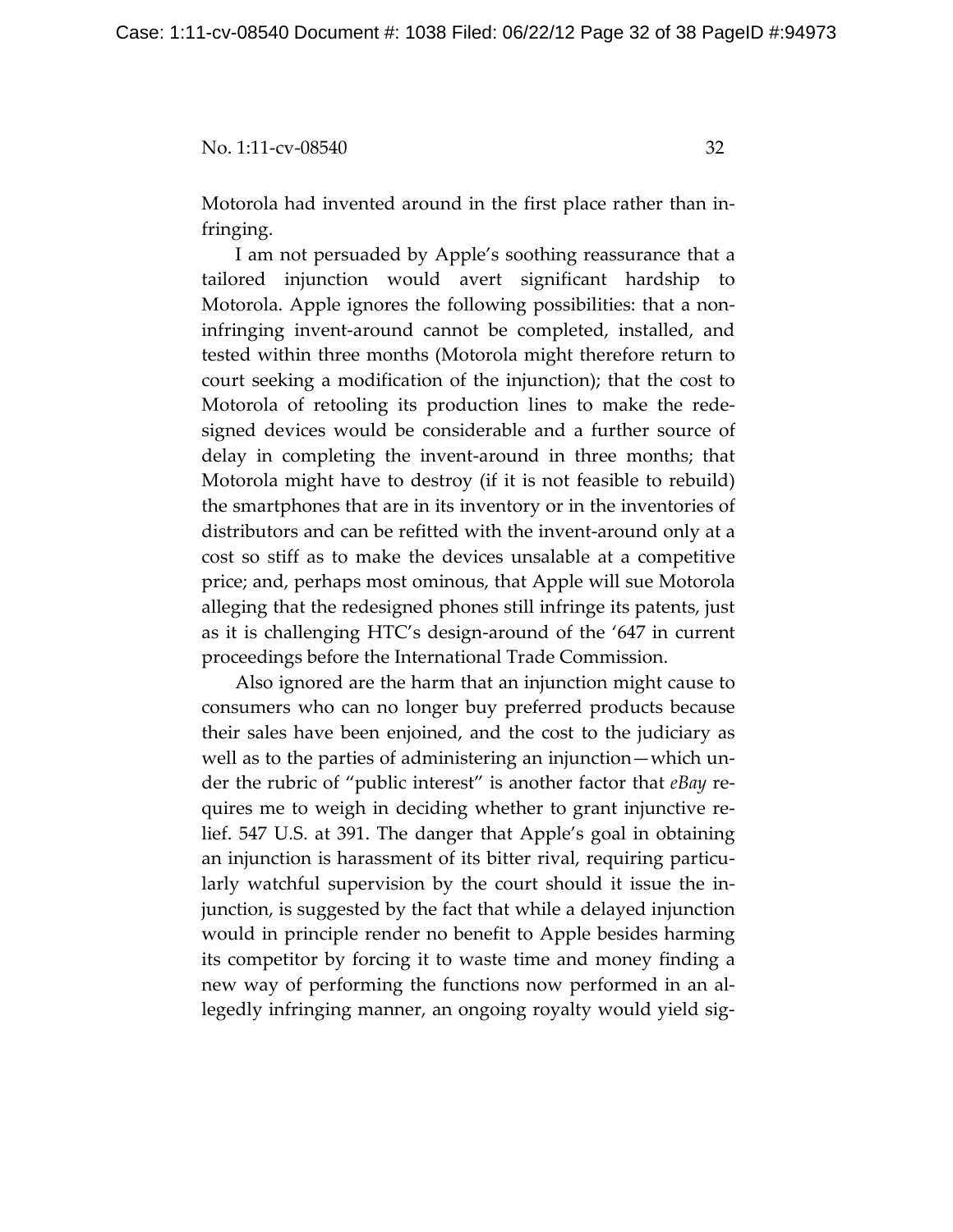nificant income to Apple—yet which it wants to forgo in favor of imposing costs and litigation burdens on its adversary.

Because of the potential costs to Motorola and the federal judiciary I could not responsibly order injunctive relief in favor of Apple without knowing whether the lower cost of a compulsory license at a reasonable royalty would produce a better balance of hardships. I note, amplifying earlier points, the absence of evidence that if Motorola is infringing the patent claims at issue, it is imposing a significant cost on Apple. Consider the '002, which Apple charges is infringed by Motorola's preventing partial obstruction of its smartphones' notification windows. There is no evidence, and it seems more than unlikely, that occasional partial obstruction would appreciably reduce the value of Motorola's smartphones to consumers—Apple didn't even bother to install a notification window on its devices until last year. Consider next the '949, which Apple contends is infringed by Motorola's enabling customers who buy a Motorola smartphone with a Kindle reader pre-installed to turn pages by tapping on the screen rather than by swiping a finger across it (which actually is more like turning pages than tapping is). Consider the '263, the realtime patent, alleged to be infringed by Motorola's adopting a method for avoiding glitches in "real time" communications (such as movies) that has not been shown to provide a superior experience to consumers than alternative, noninfringing realtime software or hardware or otherwise drive consumer demand for the iPhone. And consider the '647 (structural linking and detection), which also provides unproved consumer benefits.

The notion that these minor-seeming infringements have cost Apple market share and consumer goodwill is implausible, has virtually no support in the record, and so fails to indicate that the benefits to Apple from an injunction would exceed the costs to Motorola. An injunction that imposes greater costs on the defendant than it confers benefits on the plaintiff reduces net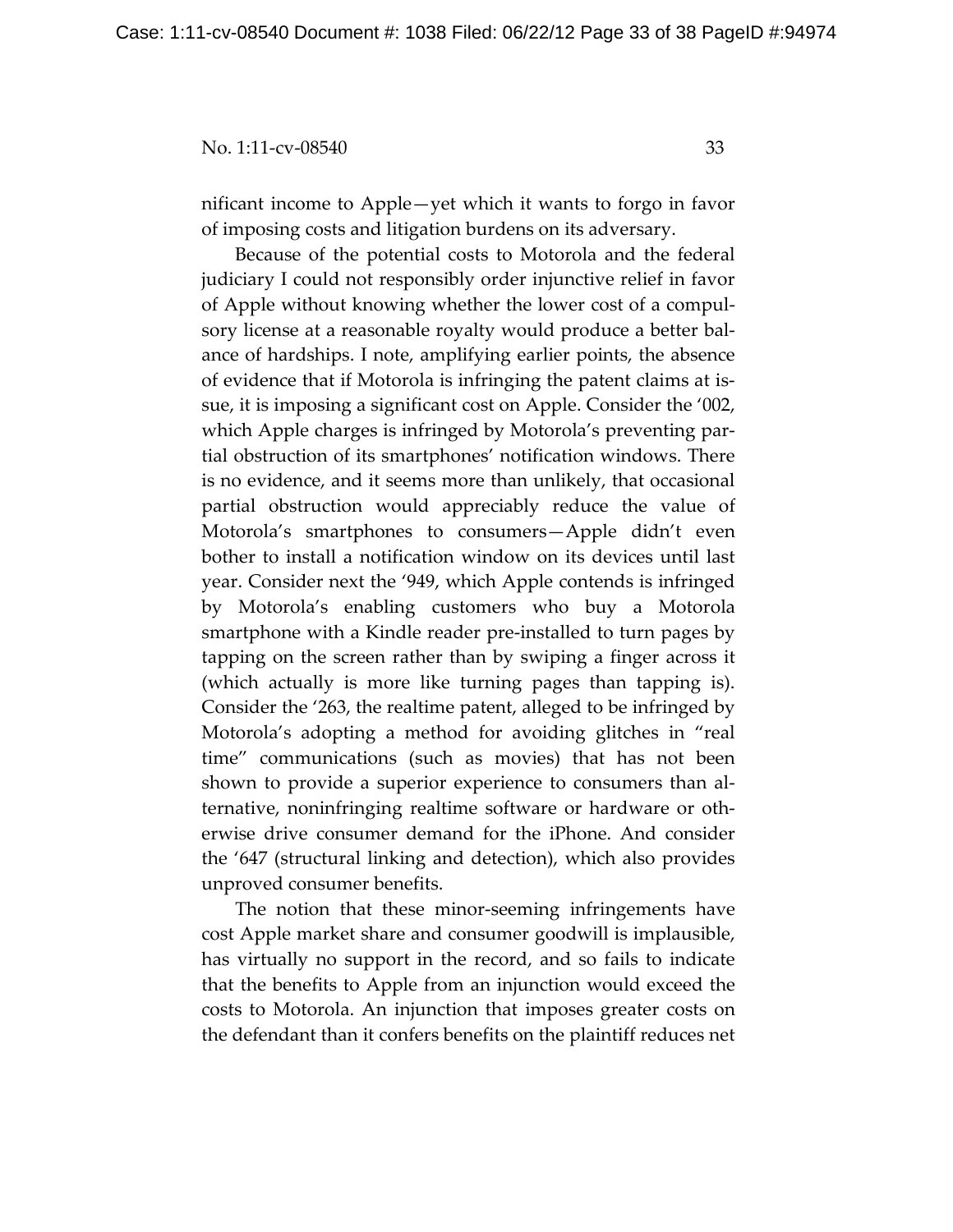social welfare. That is the insight behind the "balance of hardships" component of the *eBay* standard for injunctive relief in patent cases.

And I must not lose sight of the basic principle that injunctive relief is available only when the remedy at law is inadequate—that is, only when damages would not provide complete relief. As noted in *Stickle v. Heublein, Inc.*, 716 F.2d 1550, 1563 (Fed. Cir. 1983)—though the point is too obvious to require a citation—a patentee can't obtain an injunction (and, by parity of reasoning, an ongoing royalty in lieu of an injunction) if either damages or an equitable substitute such as a running royalty would provide complete relief. Ordinarily a running royalty, combined with the damages remedy for past sales, should provide full compensation to the patentee, thus obviating injunctive relief.

Apple could have sought such a remedy, but did not. It bases its claim for injunctive relief on future harms that it claims cannot be quantified for purposes of a monetary remedy, namely loss of consumer goodwill and of market share. In fact such losses are conventional items of damages. But assume they can't be quantified in this case. An injunction would not prevent these losses, as I have explained, given the feasibility of avoiding the effect of the injunction by either doing without a functionality that may be worth very little (such as the functionality that prevents application programs from ever partially, though not entirely blocking, a notification window, in the '002, or that enables pages in a Kindle application to be turned by tapping rather than swiping, in the '949), or by inventing around, such as inventing around the '263, which, because of the deficiencies of Napper's expert report, I cannot conclude would be expensive, or inventing around the '647 patent by reprogramming Motorola's smartphones to avoid at least one claim limitation, for example by simply creating copies of the code that performs structure detection and linking for each particular program ra-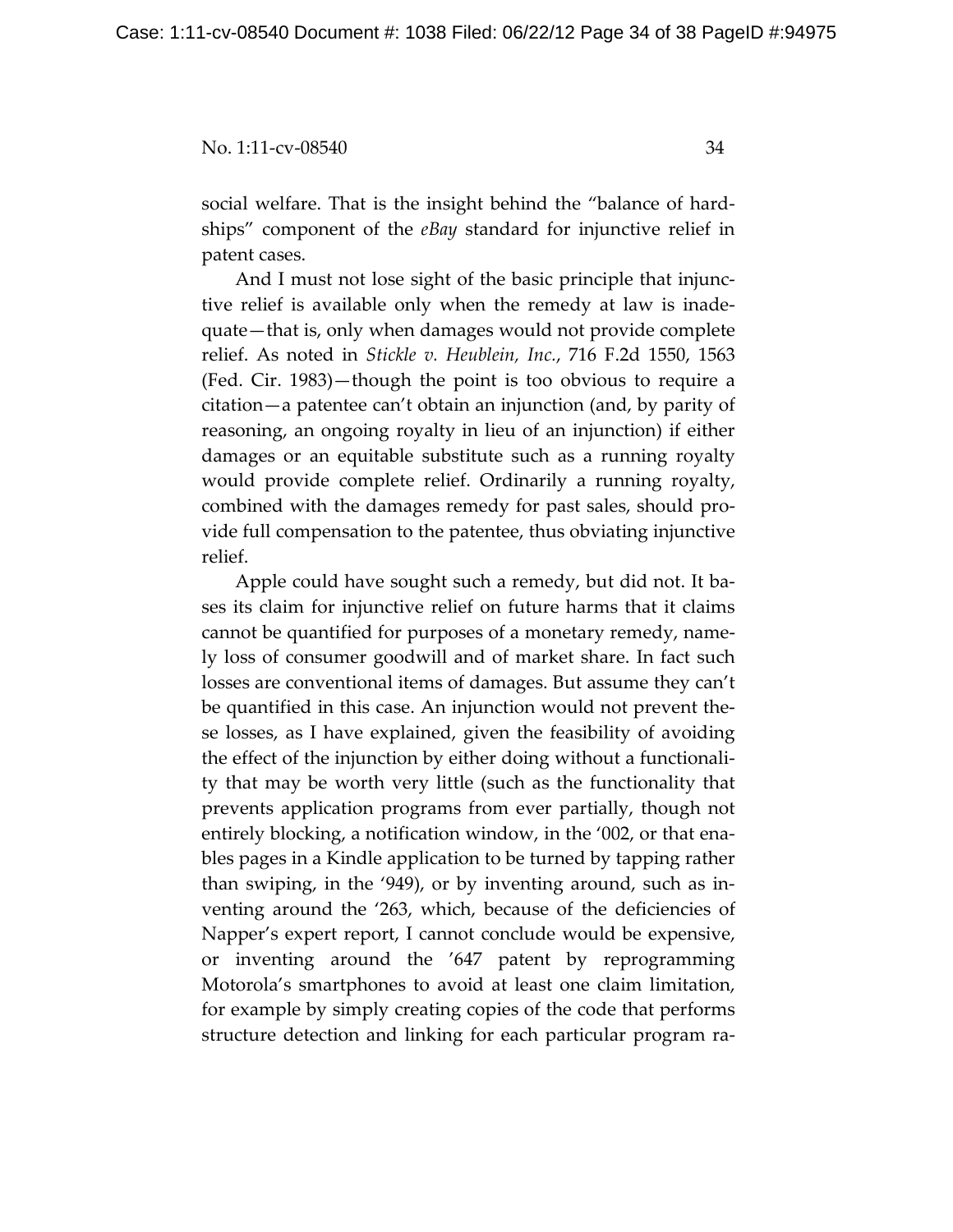ther than using a common code module for all programs, because if there is no common code there is no "analyzer *server*," as required by the patent claim.

By failing to present a minimally adequate damages case, Apple has disabled itself from arguing that damages would not provide a complete remedy, going forward in the form of running royalties, as well as backward. It harps on loss of consumer goodwill and market share, as a ground for an injunction, but not only has no real evidence of such loss, but, given the nature of the patent claims, it is not a loss that an injunction would avert. Apple's case for injunctive relief flunks the irreparable injury, balance of hardships, and public interest standards of *eBay*.

 The deadline for discovery was April 23, 2012, and for expert reports March 20, and supplementation of expert reports continued through late April. The expert and the other witnesses have been deposed. The parties do not claim to have been rushed unduly by Judge Crabb (who presided over the litigation before the case was assigned to me) or by me. They are proud, as they should be, of their ability to provide superb service to their clients under time pressure that would crush less skilled and resourced firms and clients. There is no question of surprise, or haste in ruling on the issues of relief. The parties have had a full opportunity to present all evidence germane to summary judgment proceedings on relief. Apple describes the brief that it filed on June 18 as its offer of the evidence it would present at a full evidentiary hearing on relief, and does not evince a desire, or claim a right, to present additional evidence. It turns out that despite the parties' best efforts, they do not have evidence to withstand summary judgment on damages and injunctive relief.

*Declaratory Relief*. The parties seek declaratory judgments of invalidity and noninfringement of their opponents' patents. Motorola concedes, as I said at the outset of this opinion, that once damages and injunctive relief drop out, it has no basis for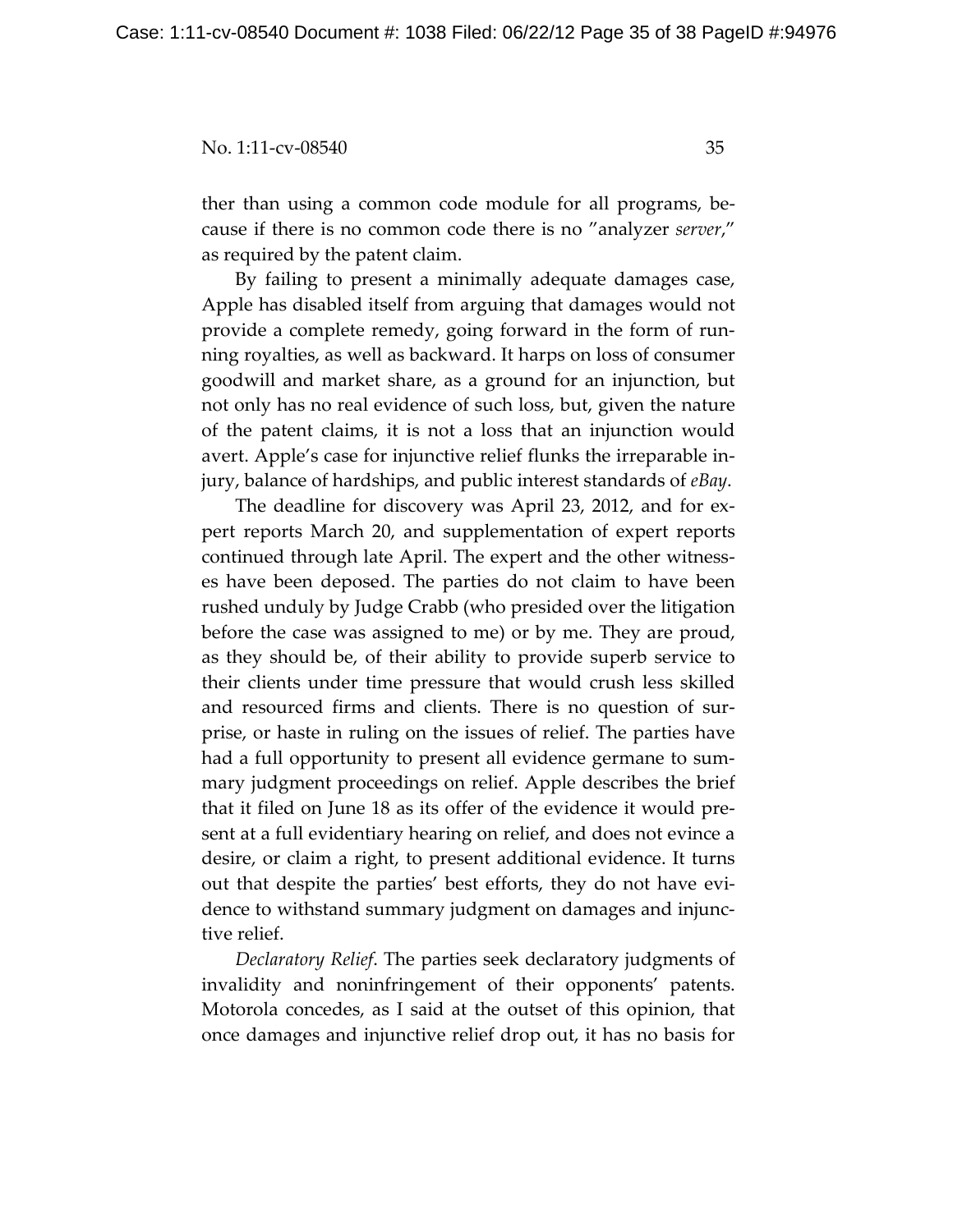seeking declaratory relief. Apple, however, argues (or argued, for it may have dropped its request for declaratory relief) that with the case ready for trial after an extensive and very costly pretrial period (it made this argument at the June 7 hearing, held just four days before the trials had been scheduled to begin), it is a waste of resources to abort the trials. It is true that any continued sale of Motorola products, including the products involved in this case that are alleged to violate Apple's patents would be a fresh act of alleged infringement and Apple could bring a new suit just like this one, though it would have to contend with a possible defense of collateral estoppel to some or many of its claims and contentions. But as Motorola points out, if a plaintiff fails to establish any basis for an award of relief, the defendant is entitled to a judgment dismissing the case with prejudice even if a future lawsuit between the parties, continuing their dispute, can be anticipated. "[A]n actual controversy cannot be based on a fear of litigation over future products." *Amana Refrigeration, Inc. v. Quadlux, Inc.*, 172 F.3d 852, 855–56 (Fed. Cir. 1999); cf. *ATA Airlines, Inc. v. Federal Express Corp.*, 665 F.3d 882, 896 (7th Cir. 2011).

 A party may sue for declaratory relief in federal court only if either it or its opponent could bring a federal suit for injunctive or monetary relief. See *Franchise Tax Board v. Construction Laborers Vacation Trust*, 463 U.S. 1, 19 and n. 19 (1983); *Skelly Oil Co. v. Phillips Petroleum Co.*, 339 U.S. 667, 671–74 (1950). An insurance company that denies coverage can seek a declaratory judgment against its insured, because the insured could sue the company for having broken the insurance contract by denying coverage. And a firm alleged to have infringed a patent can seek a declaratory judgment of noninfringement against the patentee because the latter could sue the former for infringement. But when the court has determined that neither party could obtain monetary or injunctive relief against the other, as in this case, a declaratory judgment in favor of either party would confer no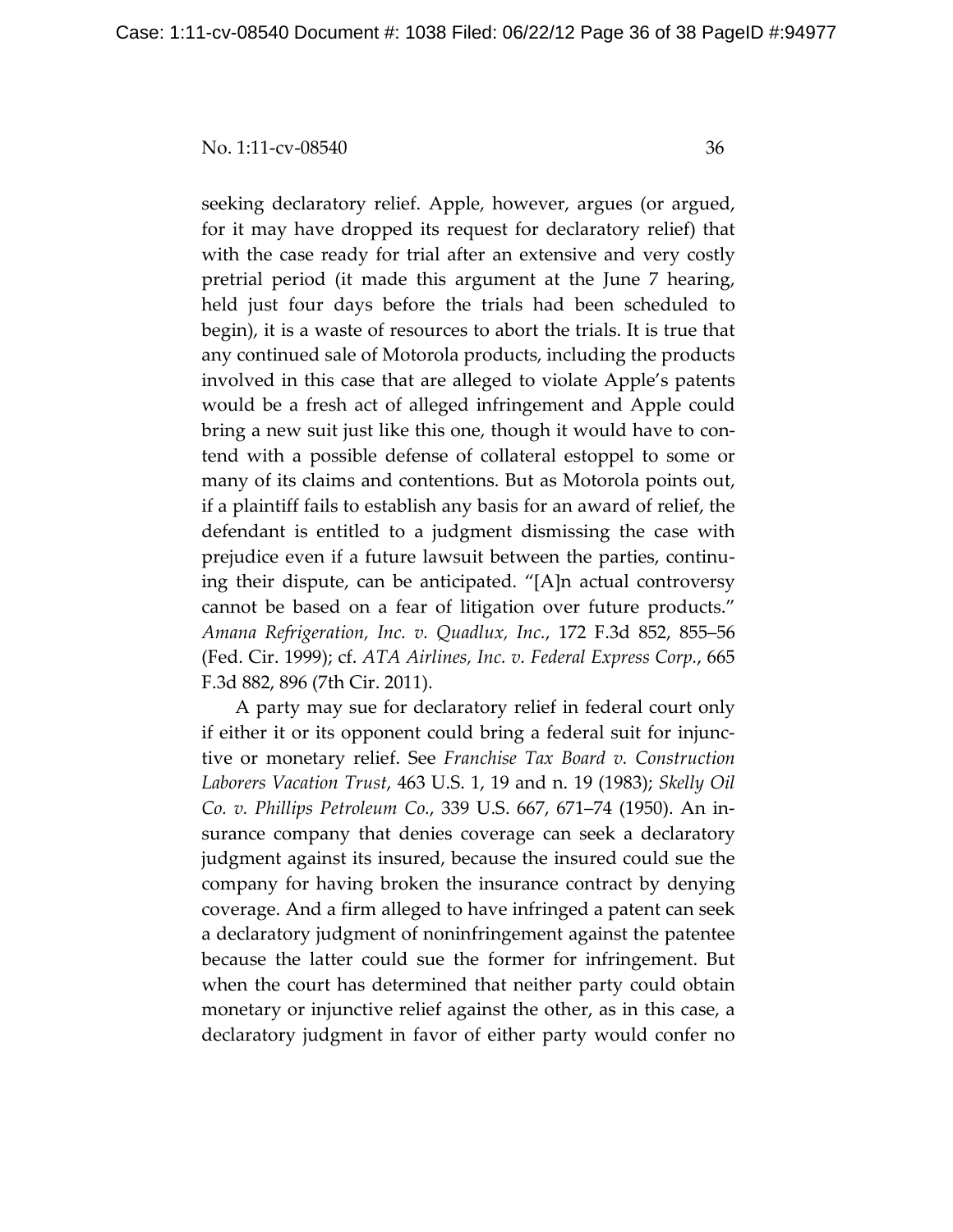tangible benefit on the victor and so there would be no federal subject-matter jurisdiction. *Jordan v. Sosa*, 654 F.3d 1012, 1026–27 (10th Cir. 2011); *Hickman v. State of Missouri*, 144 F.3d 1141, 1142 (8th Cir. 1998)**.**

 In any event the decision whether to grant declaratory relief is discretionary, 28 U.S.C. § 2201(a) (courts "may"—not "must"—issue declaratory judgments); *MedImmune, Inc. v. Genentech, Inc.*, 549 U.S. 118, 136 (2007); *Wilton v. Seven Falls Co.*, 515 U.S. 277, 286–89 (1995), and Apple concedes that "[t]here is no controlling case law that prevents that exercise of discretion [over whether to exercise declaratory judgment authority] in this case." Even if I could grant a declaratory judgment in this case, I would not do so, because the issuance of such a judgment would have no practical effect.

*Form of Dismissal.* It remains only to consider the appropriate form of the judgment of dismissal (actually dismissal*s*, because there are two suits—Apple's and Motorola's—which were consolidated for the sake of judicial economy). It might seem that the case has become moot, because the parties cannot obtain any benefit from further proceedings. But that is not correct. They can't obtain any benefit from further proceedings in this case but they can appeal its dismissal. And even if no appeal were planned, the case would not be moot, because a failure of proof, whether with respect to liability or to remedy, while it ends a case does not make the case moot. A dismissal for mootness ordinarily (though with exceptions, for example because of voluntary cessation by the defendant of his alleged misconduct, or because the case is capable of repetition but evades review) is without prejudice. Fed. R. Civ. P. 41(b); *University of Pittsburgh v. Varian Medical Systems, Inc.*, 569 F.3d 1328, 1332–33 (Fed. Cir. 2009); *Brereton v. Bountiful City Corp.*, 434 F.3d 1213, 1216–17 (10th Cir. 2006). And when a suit is dismissed without prejudice, so that the dismissal is not res judicata, the loser can (again with exceptions) refile it. *In re IFC Credit Corp.*, 663 F.3d 315, 320